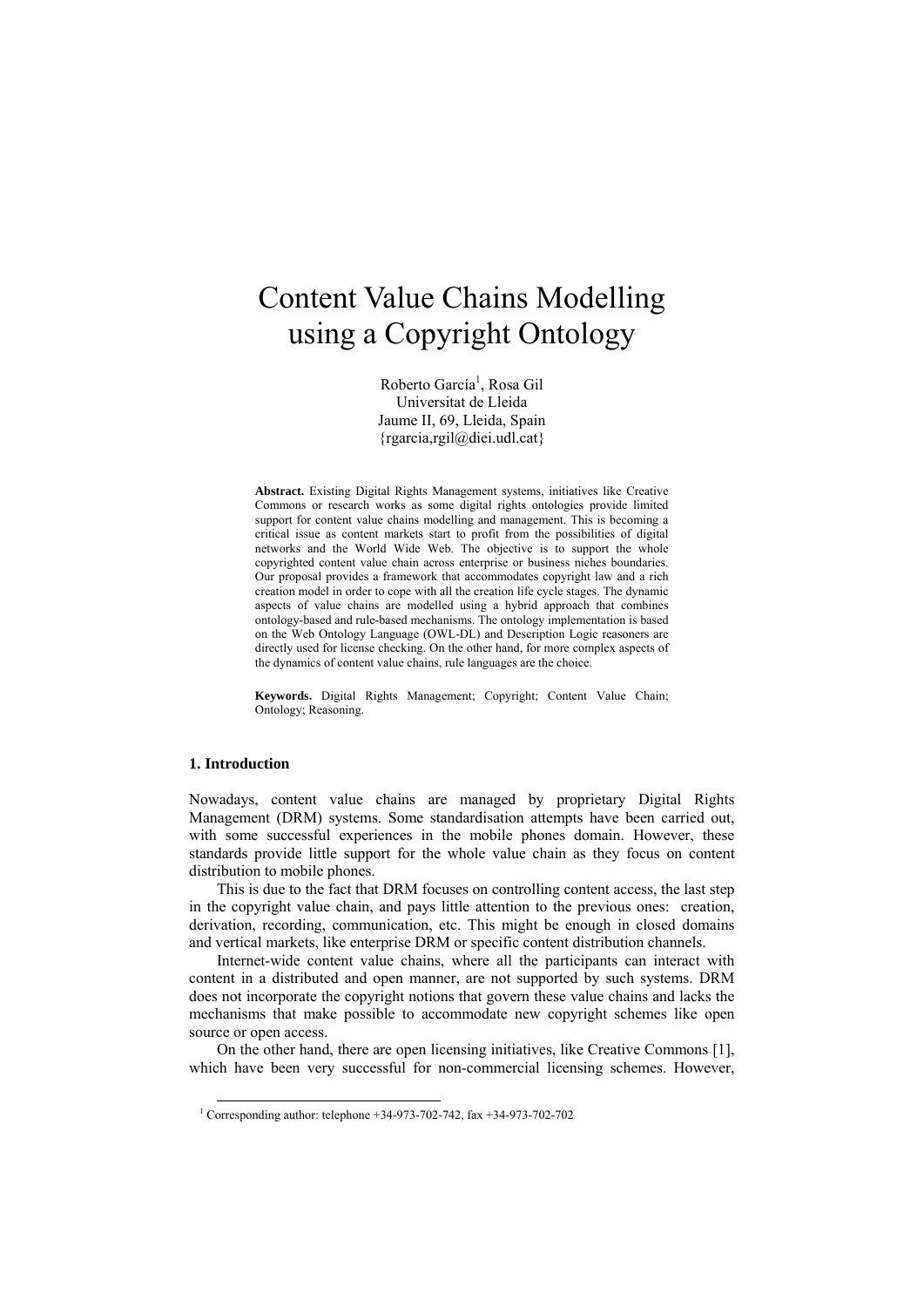they lack the required computerised support and flexibility to scale to Internet-wide copyright management.

Our contribution tries to leverage DRM systems, also called Digital Restriction Management systems [2], to copyright management systems, which support the whole value chain, from creators to consumers, and build on top of copyright law. The proposal is based on a copyright ontology that provides the building blocks and restrictions that make it possible to model content value chains with a level of detail and formalisation that facilitates developing copyright management systems.

This approach is related with other ontological approaches to DRM. However, it contributes the copyright dimension, which is commonly ignored, and support for the whole value chain, which is difficult to attain if the underlying legal framework is not taken into account. Moreover, the copyright ontology gains relevance due to ISO/IEC MPEG recent interest on ontologies [3] as a mechanism to facilitate the implementation of existing standards like MPEG-21 [4] and provide additional content services.

The rest of this paper is organised as follows. First, Section 2 explores related work and current initiatives. Then, the copyright ontology is presented in Section 3 and its dynamic aspects in Section 4. Finally, Section 5 presents the conclusions and the future work, together with an analysis of how the Copyright Ontology fits MPEG Media Value Chain Ontology requirements.

## **2. Related Work**

The DRM Watch review on DRM standards [5] shows that interoperability is a key issue for DRM systems. It arises in the content distribution scenario, for instance when a user wants to consume content in any of the devices he owns, or in the organisational DRM scenario, when content flows through organisations or external content is used in order to derive new one.

The main response to DRM interoperability requirements has been the settlement of many standardisation efforts. One of the main ones is ISO/IEC MPEG-21, whose main interoperability facilitation component is the Rights Expression Language (REL) [6]. The REL is a XML Schema that defines the grammar of a license building language. There is also the MPEG-21 Rights Data Dictionary (RDD) that captures the semantics of the terms employed in the REL, but it does so without defining formal semantics [7].

This syntax-based approach is also common to other DRM interoperability efforts and one of main causes of the lack of production implementations also observed in the DRM Watch review. Despite the great efforts in place, the complexity of the DRM domain makes it very difficult to produce and maintain implementations based on this approach. The existing ones, for instance the  $OMA<sup>2</sup>$  version of ODRL [8], are implementations of part of these standards focused on particular scenarios and portions of the value chain, for instance content distribution to mobile phones.

Moreover, the limited expressivity of the technical solutions currently employed makes it very difficult to accommodate copyright law and the whole content value chain into DRM systems. Consequently, DRM standards follow the traditional access control approach. They concentrate their efforts in the last value chain step, content consumption, and provide limited support for the other steps. The limited support for

 <sup>2</sup> Open Mobile Alliance (OMA), http://www.openmobilealliance.org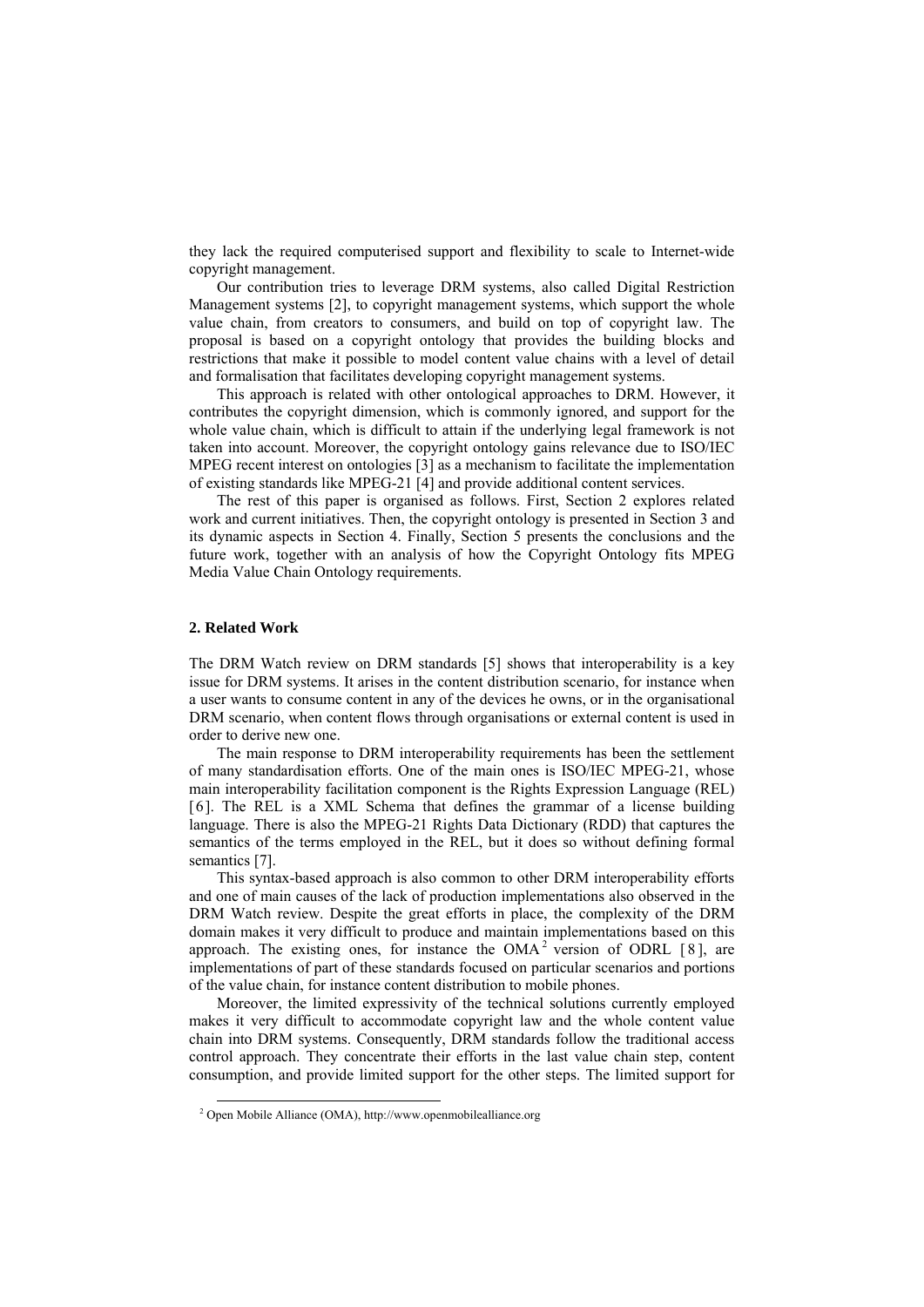copyright law is also a concern that has been criticised, for instance, by the Electronic Frontier Foundation [9].

From our point of view, ignoring copyright law is also ignoring a mechanism to achieve interoperability. It is true that copyright law diverges depending on local regimes but, as the World Intellectual Property Organisation<sup>3</sup> promotes, there is a common legal base and fruitful efforts towards a greater level of copyright law worldwide harmonisation.

On the other hand, getting tied to the traditional access control approaches makes it very difficult to adapt DRM systems to new challenges and opportunities offered by Internet-wide content distribution. In fact, just Internet publishing risks are considered and the response is to look for more restrictive and secure mechanism to avoid access control circumvention. This makes DRM even less flexible because it ties implementations to proprietary and closed hardware and software security mechanisms.

An alternative to existing DRM approaches is the Creative Commons initiative, whose objective is to promote content sharing and reuse thorough open licensing schemes. However, despite the success of Creative Commons licenses, which estimates more than 140 millions of works licensed under its terms, this initiative is not seen as an alternative to DRM.

The main reason is the lack of formal representations of the available licensing terms. There are mainly six different Creative Commons licenses, all of them noncommercial, though an extension mechanism<sup>4</sup> is being developed for alternative licensing schemes. In any case, though licenses are available as metadata for computers consumption, it is a simple representation intended to support simple services like content search. There are not mechanisms for advanced computerised support that enable an Internet-wide copyright-based alternative to DRM systems.

Ontologies and policy languages are one of the clear alternatives in order to formally represent content value chains and make it possible to implement copyright management systems on top of this formalisation. The importance of this alternative is exemplified by ISO/IEC MPEG recent interest in ontologies in the context of content value chains management. This interest is materialised in the establishment of the Adhoc Group on Requirements for Media Value Chain Ontology  $(MVCO)^5$ . This group has already published a requirements document [10], which is the first step towards incorporating an ontology into the MPEG-21 framework.

In fact, there are already some ontologies for content management. OREL [11] is an ontology that tries to formalise part of MPEG-21 semantics. However, instead of providing a conceptualisation of the underlying semantics, it is based on a translation of part of MPEG-21 to a semantic representation language. Consequently, it inherits all the problems highlighted for DRM standardisation efforts.

A more complete formalisation is the RRD ontology for the expression of intellectual property entities and relations [12]. It is not based on copyright law but on a partial conceptualisation of the creation model, i.e. the different forms a creation can take along the value chain. However, this model is not sufficiently detailed as it just considers Works, Adaptations, Manifestations, Instances and Copies, as it is shown in Figure 1. There is no distinction between manifestations as objects or as events, e.g. a

 <sup>3</sup> WIPO, World Intellectual Property Organization, http://www.wipo.int

<sup>4</sup> CCPlus, http://wiki.creativecommons.org/Ccplus

<sup>&</sup>lt;sup>5</sup> AhG on Requirements for MVCO reflector, http://tech.groups.yahoo.com/group/mvco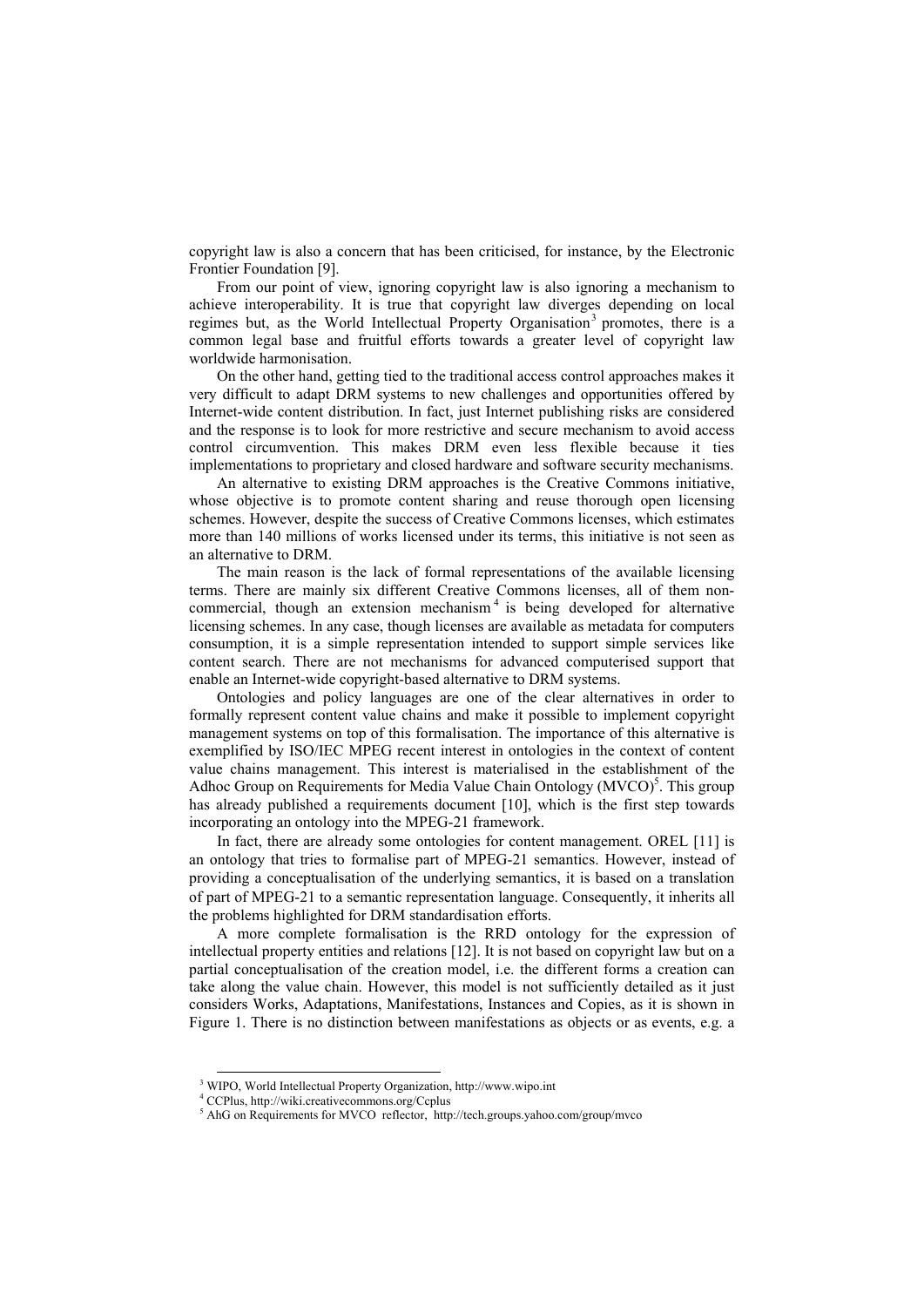script or a performance, neither between instances as objects or as events, e.g. a recording or a broadcast.



Figure 1. RRD Ontology Creation Model

Consequently, the kinds of value chains that can be modelled are restricted to simple and very direct ones, for instance a music work that is performed, recorded and then copies produced and distributed. However, it is not clear how this ontology can cope with complex scenarios like the one presented in Table 1.

Table 1. Broadcast of a serial adapted for a literary work scenario

| "A creator adapts the original literary work, e.g. Alexandre Dumas' "The Count of Monte Cristo", in |
|-----------------------------------------------------------------------------------------------------|
|                                                                                                     |
| order to produce a serial. The resulting adaptation is realised as a script that is performed by    |
| some actors, e.g. Gerard Depardieu, and recorded into a motion picture. This motion picture is      |
| finally broadcasted to users who can tune the resulting communication".                             |

It is clear that the literary work is a Work in RRD, the serial is an Adaptation and the script might be a Manifestation. However, the performance in not an Instance, the recording might be an Instance but the broadcast is not a Copy. In any case, someone recording the broadcast with his video might produce a Copy.

Consequently, it is clear that this ontology, though very concise and appropriate in order to model simple value chains, is not suitable for complex ones. The problem is that complex value chains seem to be the tendency as new ways to generate and distribute content proliferate, especially thanks to the facilities provided by the digital networks and the success of user generated content.

In fact, it can be observed that the RRD ontology creation model is inspired by the International Federation of Library Associations and Institutions (IFLA) FRBR<sup>6</sup> Group 1 entities: Work, Expression, Manifestation and Item. FRBR entities show the same limitations if we want to develop a creation model that lays the foundations for a complete value chain model. FRBR Expressions can be both objects and events, consequently there is no distinction between scripts and performances and it is not possible to model that a particular performance depends on a particular script. Even broadcasts are considered expressions and there is no way to state that there is a recording bridging the performance and the broadcast. Finally, there is no way to represent derivative works, i.e. adaptation relations between works.

In any case, it is understandable that FRBR does not make these detailed distinctions as it was originally intended as a conceptual model for bibliographic records. However, other conceptual models intended for detailed content value chain modelling, as it has been shown for the RRD ontology, are based on the FRBR model and inherit this limitationsTable 1.

An alternative to the FRBR creation model is the OntologyX [13] ontology. As it is shown in Figure 2, it does distinguish between creations as objects, called

 <sup>6</sup> IFLA's Functional Requirements for Bibliographic Records, http://www.frbr.org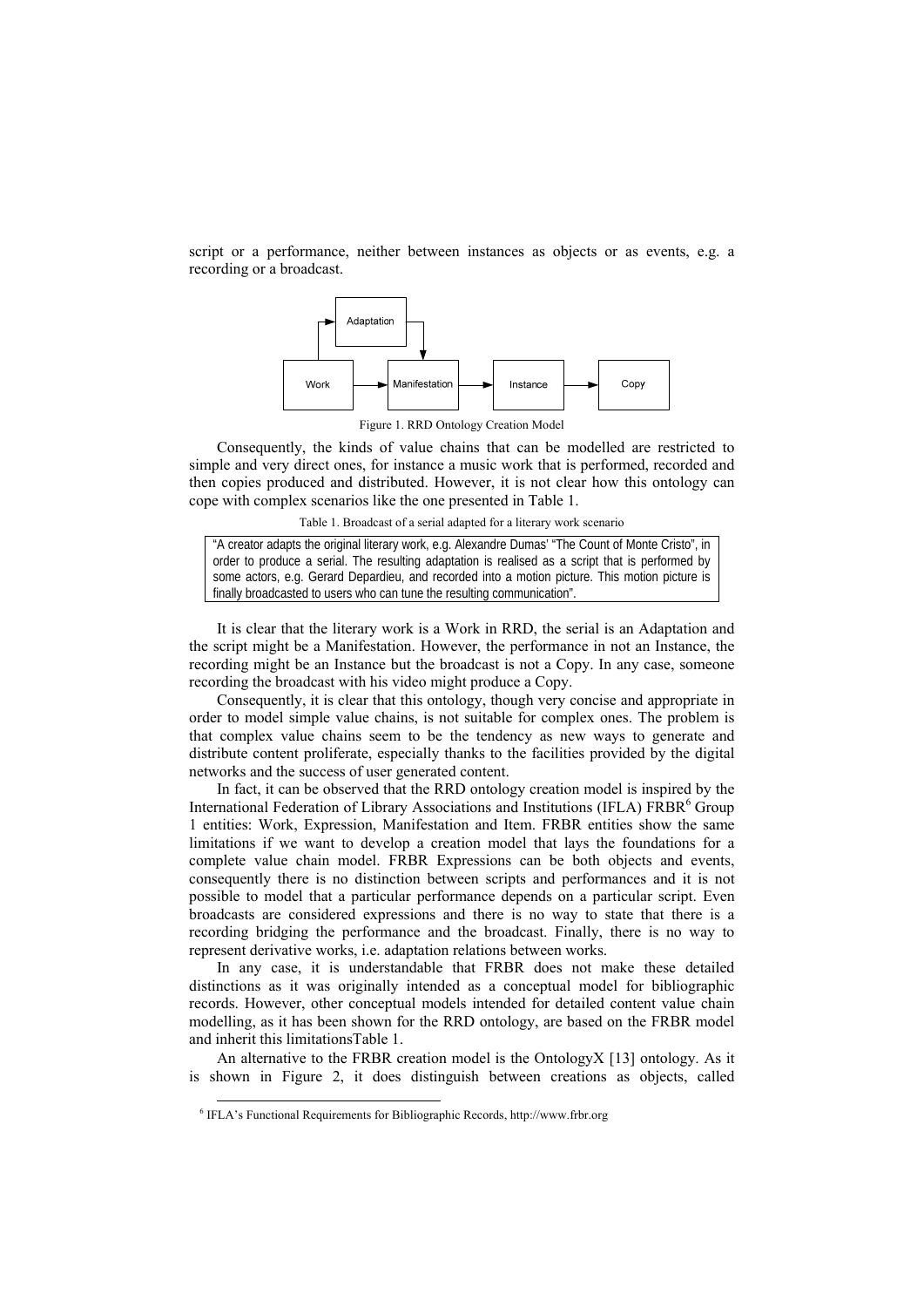Manifestations, and as things in time, called Expressions. However, it does not further detail the different forms a creation can adopt along the value chain when as object or as event. Moreover, OntologyX concentrates on the kind of actions that can be performed on governed content and it does not take into account the underlying legal framework.



Figure 2. The OntologyX Creation Model

A part from existing ontologies for content value chains, there are other more generic initiatives in the area of Web rules and policies that can be also applied to this domain. We see all these initiatives as complementary to our work because they provide tools that allow modelling the dynamics of the business processes in the content domain. The more direct approach is to apply rules for business process integration by using rule markup languages [14]. A more elaborate approach is to also apply policies, which can be modelled on top of Web rule languages [15].

There are also generic policy languages based on ontologies like KAoS [16]. All these approaches are generic and do not provide specific constructs for content value chains modelling. However, policy ontologies like the KAoS one can be the basis on top of which an ontology for content can be developed. Moreover, a policy ontology presents some limitations that are best dealt with by rule languages, which on their turn show limitations that make an hybrid approach combining rules and ontologies the best choice [17]. Consequently, our idea is to combine the policy ontology approach with rule languages. Other ontologies that complement our contribution, as it is a solution that operates at the enterprise level, are enterprise modelling ontologies like REA [18] or UFO [19].

Finally, as we want to achieve the greatest level of interoperability, the best choice seems to take profit from existing Web ontologies [20] and Web rule languages [15]. This is the approach for the development of the Copyright Ontology<sup>7</sup>, detailed in the following section. The expressiveness and generality of the resulting conceptualisation allows coping with the shortcoming of existing approaches and, additionally, it can be used as an interoperability facilitator for the main DRM standards [21].

### **3. The Copyright Ontology**

The copyright domain is quite complex so we face its conceptualisation in three phases that allow facing this process in an incremental way. First, the objective is the more primitive part, the Creation Model. Second, there is the model for the rights part, the

 <sup>7</sup> Copyright Ontology, http://rhizomik.net/ontologies/copyrightonto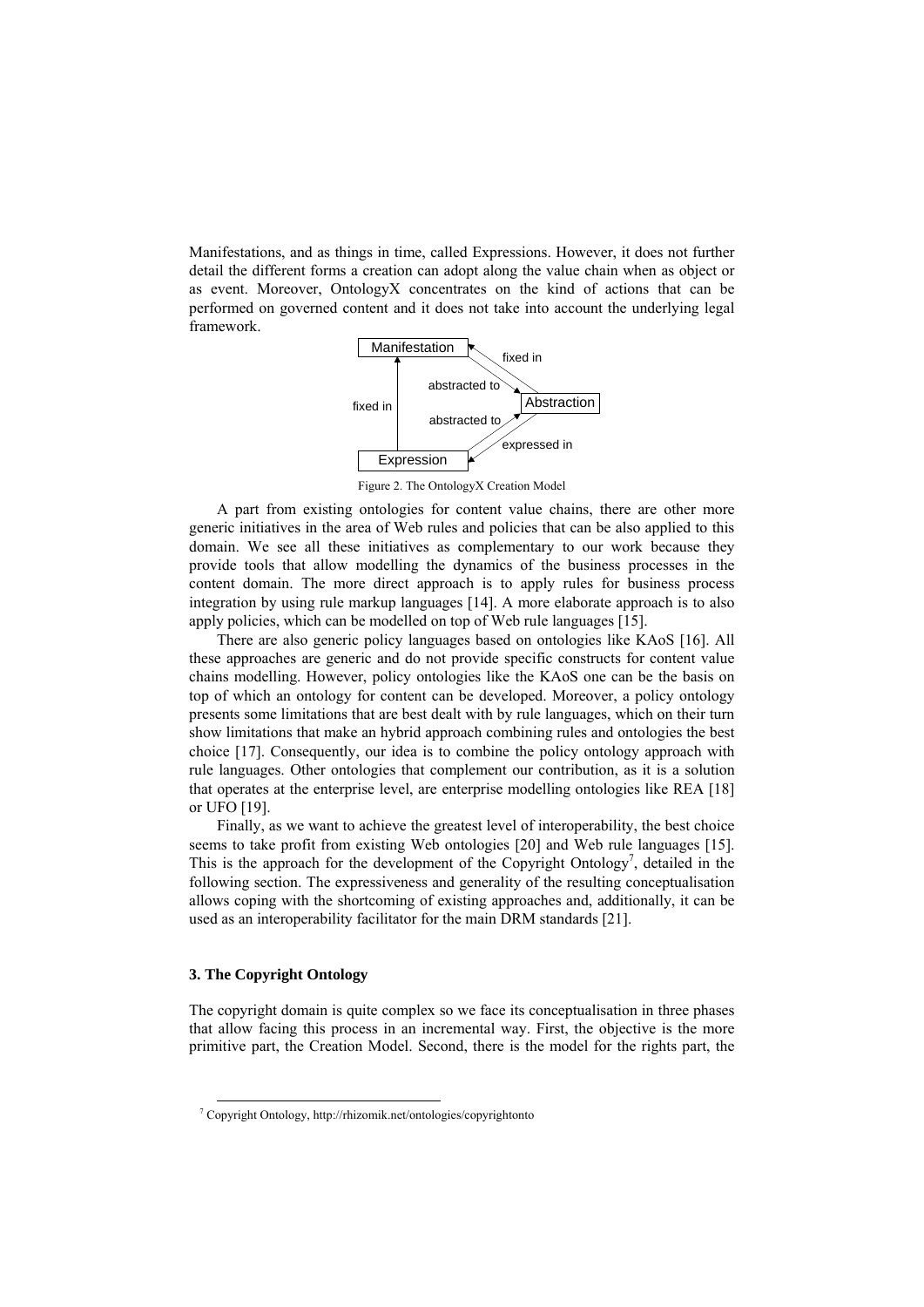Rights Model, and finally a model for the available actions, the Action Model, which is built on top of the two previous ones.

# *3.1.* **Creation Model**

The Creation Model conceptualises the different forms a creation can take, which are first classified based on the common distinctions made by top ontologies [19,22,23]:

- **Abstract**: something that cannot exist at a particular place and time without some physical encoding or embodiment.
	- − **Work**: is a distinct intellectual or artistic creation. It includes literary and artistic works, music, pictures and motion pictures, but also computer programs or compilations, like databases.
- **Object**: corresponds to the class of ordinary objects and includes digital objects.
	- **Manifestation**: the materialisation of a work in a concrete medium, a tangible or digital object.
	- Fixation: the materialisation of a performance in a concrete medium, a tangible or digital object.
	- − **Instance**: the reproduction, copy, of a manifestation, a fixation or another instance.
- **Process**: something that happens and has temporal parts or stages.
	- **Performance**: the expression in time of a work. Performers or technical methods might be involved in the process.
	- **Communication**: the transmission of a work among places at a given time. It is a process performed when the public is not present at the place and or time where the communication originates. It includes broadcasts, i.e. one to many, but also communications from a place and at a time individually chosen.

There are many relations among the different forms a creation can take during its life cycle, see Figure 3, as it evolves from an abstract idea, i.e. a *Work*, towards something that can be consumed by end users, e.g. an *Instance*, a *Communication* or a *Performance*. Despite *Fixations* or *Manifestations* might also be consumed, e.g. a painting. This creation model constitutes a superset of the ones commented in the Related Work Section and consequently existing conceptualisations based on them might be mapped to the Copyright Ontology creation model.



Figure 3. Creation model showing the different views on creation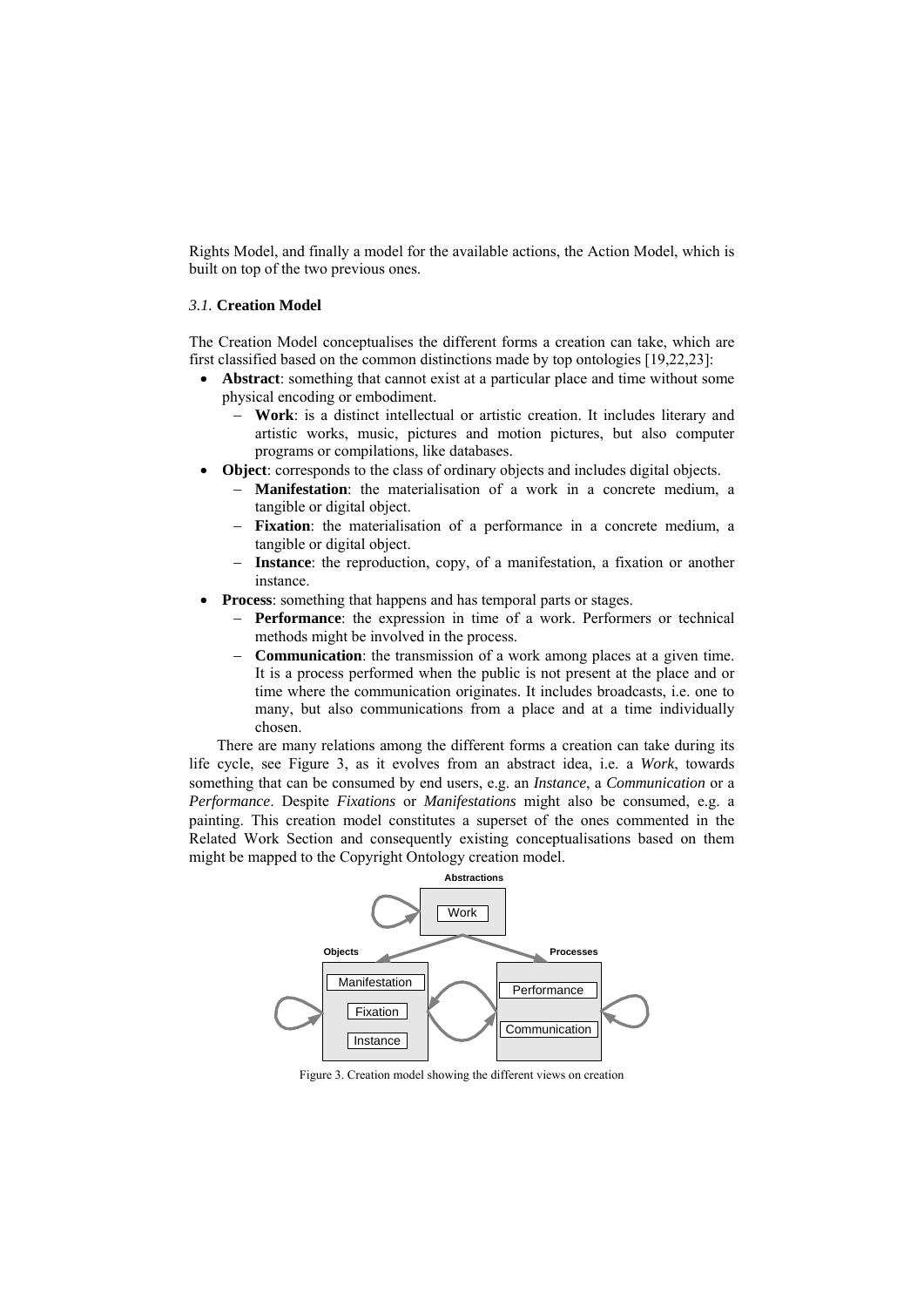# *3.2.* **Rights Model**

Once the creation model is established, the foundations for value chain modelling are laid. However, if is necessary to define the dynamics that make creations move from one stage to the following one along their life cycle. These dynamics are shaped by the underlying copyright legal framework. It is modelled by the Rights Model, which follows the World Intellectual Property Organisation recommendations. It includes economic plus moral rights, as promoted by WIPO, and copyright related rights, see Figure 4.



Figure 4. The Rights Model in the Copyright Ontology

The most relevant rights in the context of value chains are economic rights because they are related to the production and commercial aspects of copyright. Reproduction, Distribution, Public Performance, Fixation, Communication and Transformation Right are the economic rights. The Rights Model in the Copyright Ontology provides the following hierarchy of copyright rights:

# • **Economic Rights**:

- − Reproduction Right
- − Distribution Right
- − Public Performance Right
- − Fixation Rights (Sound Record and Motion Picture Rights)
- − Communication Rights (Broadcasting and Making Available Rights)
- − Transformation Rights (Adaptation and Translation Rights)

# • **Moral Rights**:

- − Attribution Right
- − Integrity Right
- − Disclosure Right
- − Withdrawal Right
- **Related Rights**:
	- − Performers Rights
	- − Phonograms Producers Rights
	- − Broadcasters Rights

Copyright rights are used in different steps of the value chain. For instance, whenever an author generates a new creation, the author automatically gets all Economic and Moral Rights.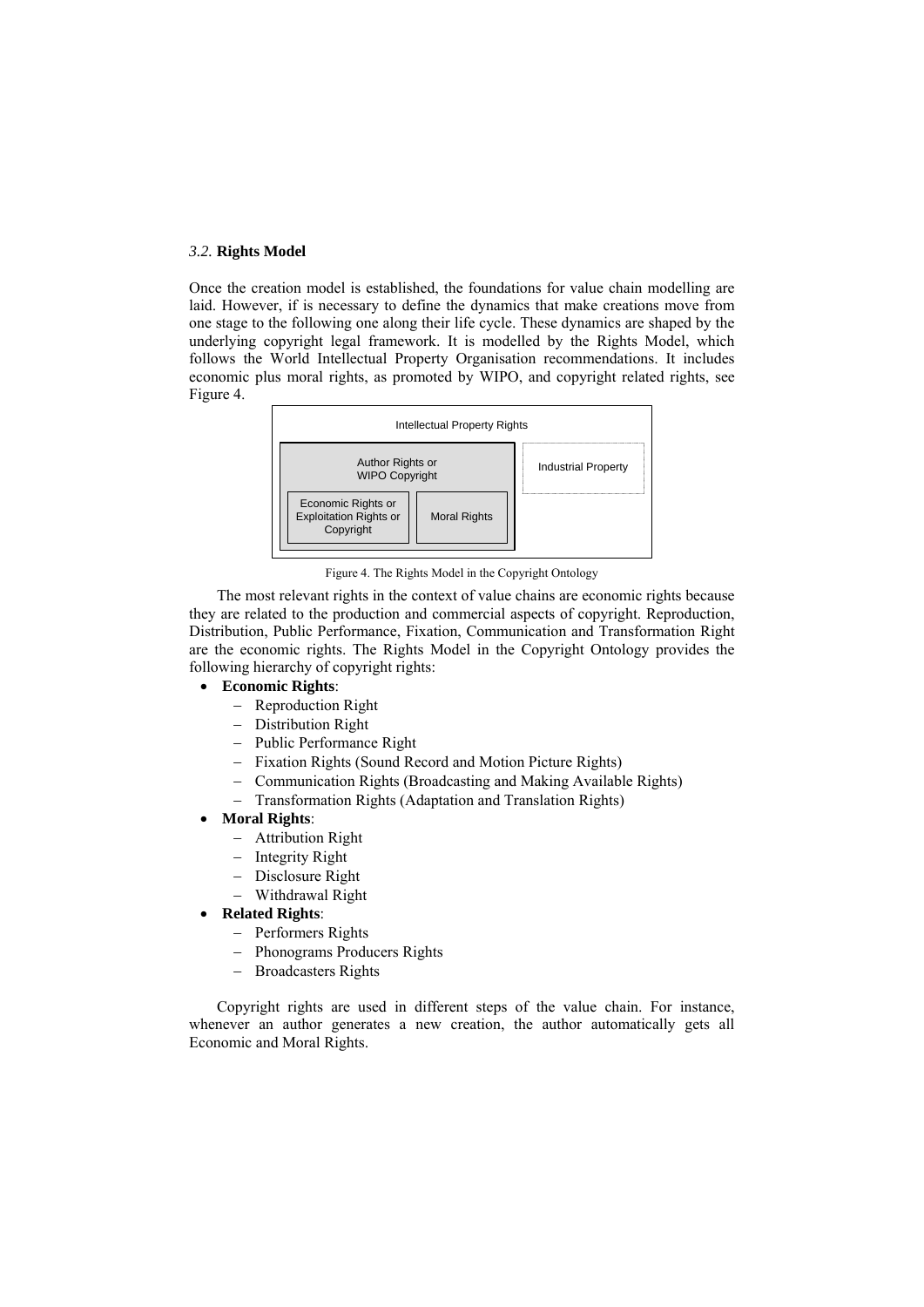#### *3.3.* **Action Model**

The last model, the Action Model, corresponds to the primitive actions that can be performed on the concepts defined in the Creation Model, as it is shown in Figure 5. Actions are the concrete things that value chain agents can perform and are regulated by the rights in the Rights Model. For the economic rights, these are the governed actions:

- **Reproduction Right**: to reproduce, commonly speaking *Copy*.
- **Distribution Right**: *Distribute*. More specifically *Sell*, *Rent* and *Lend*.
- **Public Performance Right**: *Perform*; it is regulated when it is a public performance and not a private one.
- **Fixation Right**: to fix something, *Record*.
- **Communication Right**: *Communicate* when the subject is an object or *Retransmit* when communicating a performance or previous communication, e.g. a re-broadcast. Other related actions, which depend on the intended audience, are *Broadcast* or *Make Available*.
- **Transformation Right**: *Derive*. Some specialisations are *Adapt* or *Translate*.



Figure 5. Relations between the Action and Creation Models

A part from the actions related to economic rights, there are also other actions with a great though indirect impact on value chains. They are related to one of the biggest criticisms against DRM, the special permissions that many copyright legal systems grant to end-users but are blocked by DRM systems. These permissions are commonly called fair use, fair dealing or user rights.

These privileged actions, normally restricted by copyright, may be done without the authorization of the copyright owner in circumstances specified by law. However, this does not mean that the exceptional use is always free. Some require the user to pay a compensation. For instance, in some countries, there are levies on digital recording equipment and media. These levies constitute a significant part of the content market so this part of the value chain should not be ignored [24].

These are the main copyright exceptions:

• **Quotation Right**: to quote, a limited extent *Copy* action of a source protected work, which is clearly mentioned.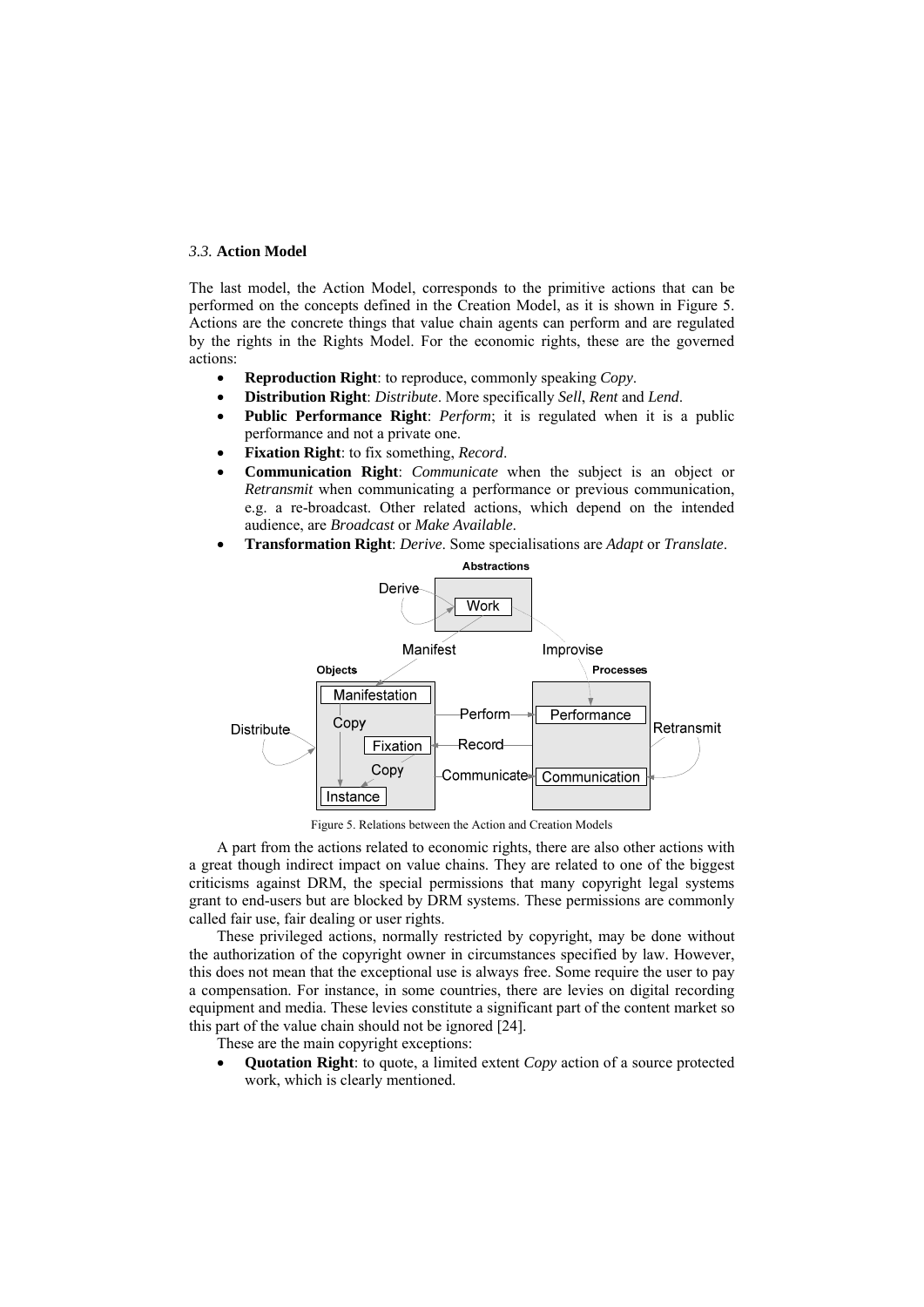- **Education Right**: educational act, any *Copy*, *Communicate* or *Perform* action with educational or research purposes.
- **Information Right**: *inform*, any copyright governed act with informative purposes.
- **Official Act Right**: official act, any copyright governed act that is part of an official act.
- **Private Copy Right**: reproduce privately, a *copy* act that produces a reproduction solely for private consumption.
- Parody Right: parody, any copyright governed act with parody or caricature purposes.
- **Temporary Reproduction Right**: reproduce temporally, a *copy* act that produces a temporal reproduction.

All the previous actions are complemented with a set of relations that link them to their participants. This set is adopted from the linguistics field and it is based on case roles [25]. Case roles link the different parts of a sentence to its main component, the verb. In this case the verbs are the identified actions. The case roles in the Action Model are shown in Table 2.

The roles are categorised on four main types of roles, the columns. *Initiator* corresponds to a participant that determines the direction of the process from the beginning while *Goal* determines it for the end. *Resource* points to a participant that must be present at the beginning of the process, but does not actively control what happens, while *Essence* must be present at the end of the process. The roles also depend on the aspect of the verb they are related to, the rows. For instance, if the verb has a transfer aspect, something changes its "location", or if it has a temporal aspect, how does it evolve along time.

|                 | initiator          | resource              | goal                      | essence           |
|-----------------|--------------------|-----------------------|---------------------------|-------------------|
| Action          | agent,<br>effector | instrument            | result.<br>recipient      | patient,<br>theme |
| <b>Process</b>  | agent,<br>origin   | matter                | result.<br>recipient      | patient,<br>theme |
| <b>Transfer</b> | agent,<br>origin   | instrument.<br>medium | experiencer,<br>recipient | theme             |
| <b>Spatial</b>  | origin             | path                  | destination               | location          |
| <b>Temporal</b> | start              | duration              | completion                | pointInTime       |
| Ambient         | reason             | manner                | aim,<br>consequence       | condition         |

Table 2. Action Model case roles

The previous pool of primitive actions and case roles, together with the restrictions that relate each action to the relevant case roles [26], allows modelling the concrete events that shape value chains in the copyright domain. For instance, Figure 6 shows how we can build a model for the value chain of serials adapted from literary works.

First, the creator adapts the original literary work, e.g. Alexandre Dumas' "The Count of Monte Cristo", in order to produce a serial. The resulting adaptation is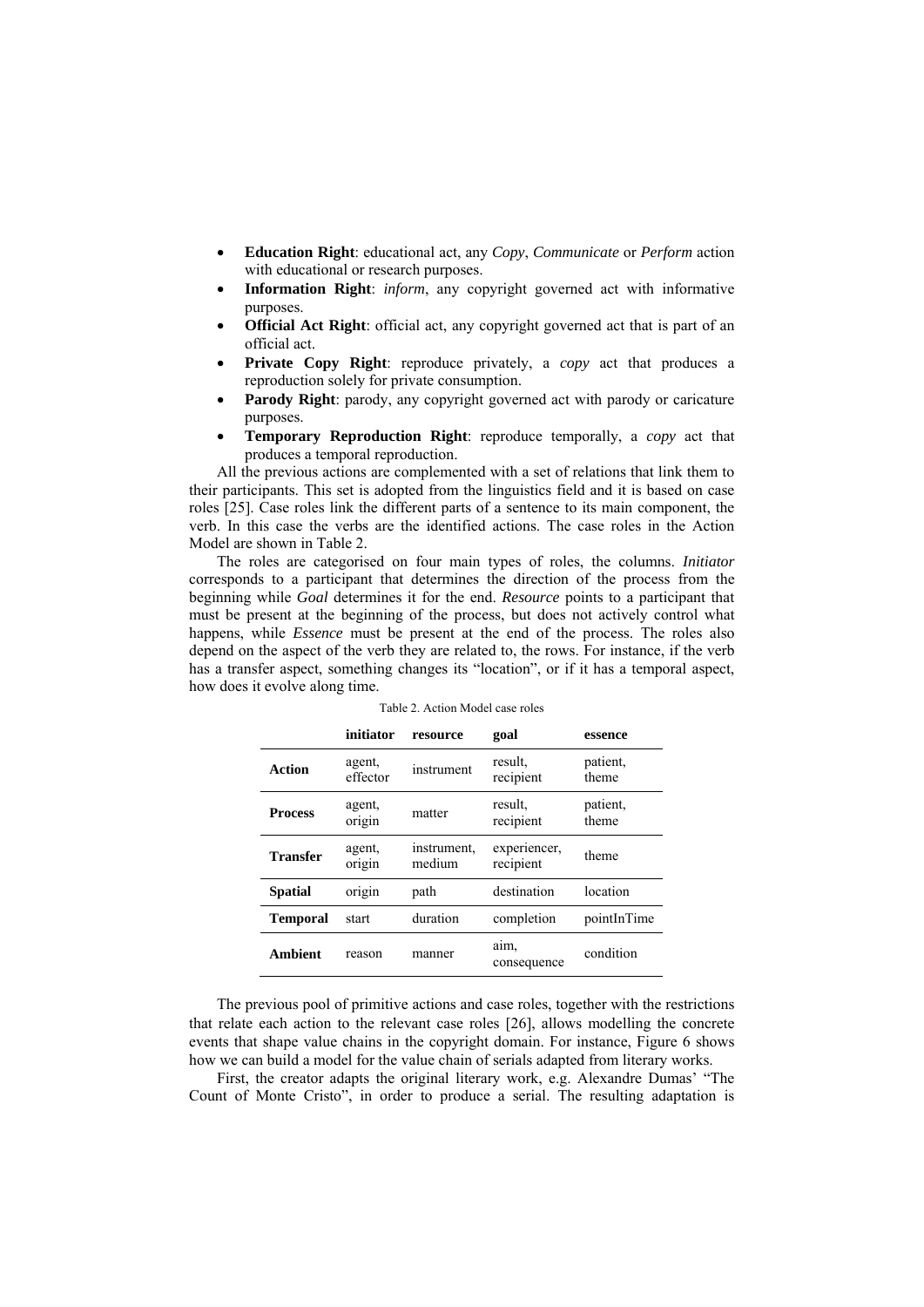realised as a script, a manifestation that is performed by some actors, e.g. Gerard Depardieu, and recorded into a motion picture. This motion picture is finally broadcasted to consumers who can tune the resulting communication and even record it producing a fixation.



Figure 6. Literary works adapted to serials value chain

This is just the skeleton of the value chain. In order to give a more detailed model, each step in the value chain should be modelled as an event with the corresponding action and associated participants linked through case roles.

However, the objective is not just to model the actual events that capture the life cycle of a given creation. Prior to these events, licenses among the involved parties are established in order to govern the value flux. Consequently, the ontology must be enriched with permissions, prohibitions and obligations [27], the modal operators that make it possible to model things like licenses and contracts [28].

# *3.3.1. Copyright Licenses Modelling*

Copyright provides a legal framework that governs creations life cycle and tries to assure a fair compensation for all the involved parties, from authors to consumers. Copyright licenses are built on top of this legal framework and establish the terms for concrete interactions among these parties.

Licenses should capture the obligations, permissions and prohibitions that make sense in the copyright domain. The semantics of the license terms are captured by the ontology described so far, but it lacks the terms that capture the semantics of obligations, permissions and prohibitions, the modal part.

In order to produce a more homogeneous and usable conceptualisation, we have incorporated these concepts in the ontology using the terms that appear in licenses when expressed using natural language, i.e. using the corresponding actions and case roles (e.g. Agree for the verb "to agree" used in licenses in order to model a permission).

However, prior to incorporating modal operators, event patterns should be introduced as the way to state what is obliged, permitted or prohibited by a license; they are then referenced from policies that establish their modality. They are also naturally captured by the ontology terms described so far. The proposed actions and case roles are used to model event patterns in the copyright domain.

For instance, Figure 7 shows a pattern for all copy events in a Peer to Peer network performed by agent "granted" who copies "content01" from "PeerA" to two peers from the set "PeerB, PeerC, PeerD" at any time point six months after "2006-01-01".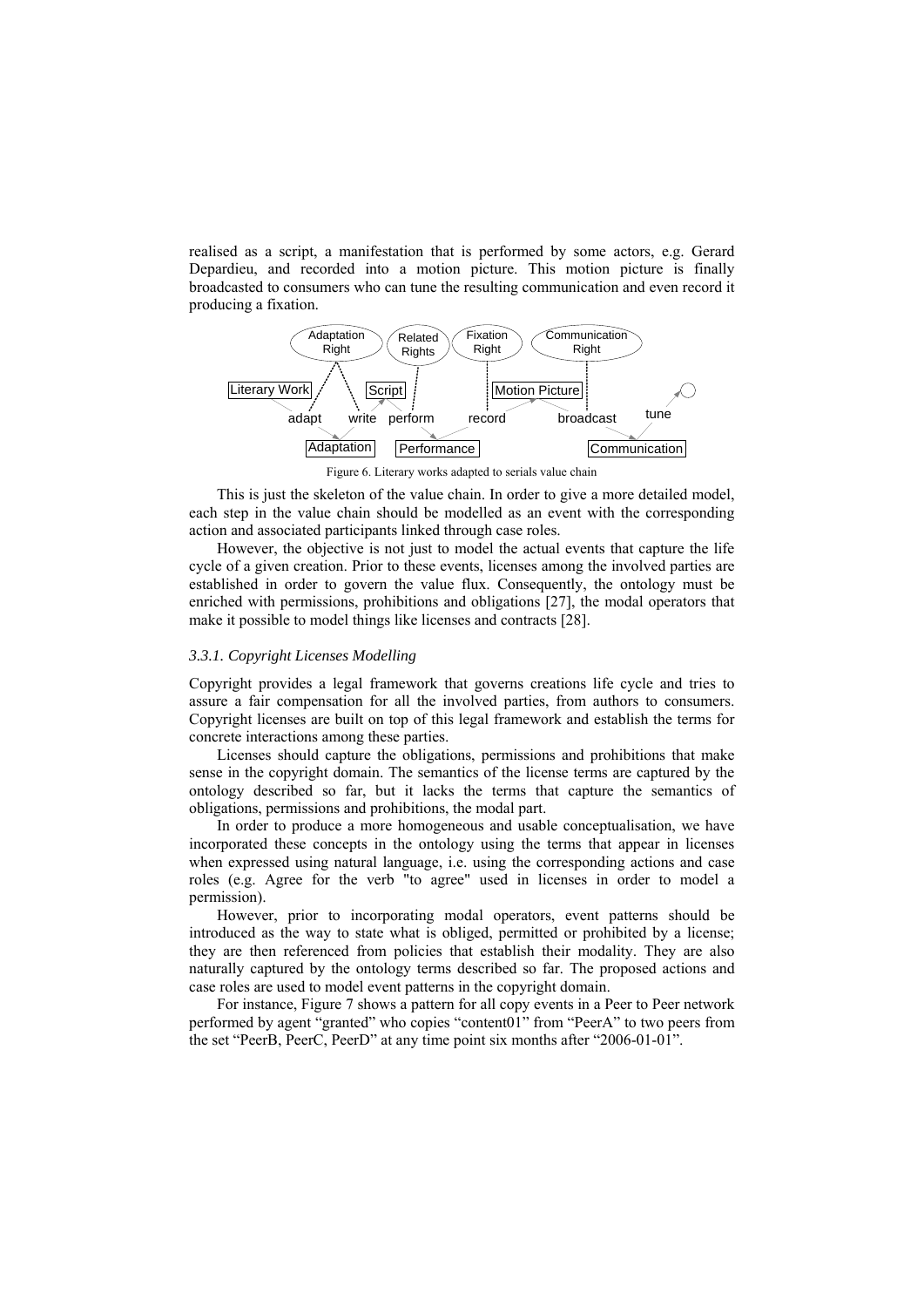

Figure 7. Pattern for a copy action in a P2P scenario

Then, there are the terms to state the modality of these event patterns in copyright licenses. The Copyright Ontology does so in an implicit way, following the same "action plus case roles" approach used for event patterns. Additional classes and relations are added in order to attach modalities to event patterns. The objective is to state that the set of actions corresponding to the pattern is permitted, obliged or prohibited, depending to the particular construct that is attached to the pattern.

Permissions are captured by a new action, *Agree*, and the permitted pattern is linked using the *theme* case role, whose semantics are to point to the object of an action. Following with the example in Figure 7, in order to authorise the pattern that it models, an agreement like the one shown in Figure 8 can be modelled. The agreement between "granter" and "granted" in the upper part authorises the pattern pointed by the *theme* case role, the previous P2P copy pattern at the centre of the figure.

Obligations are captured as event patterns that must be satisfied at some time point after the event pattern that triggers the obligation is exercised. They are modelled using the *consequence* case role that links the triggering pattern to the one that is obliged. For instance, in the bottom part of Figure 8 it is stated that, if the copy action is exercised, the consequence is that the "granted" agent must transfer 3 Euros to the "granter" agent before 24 hours from the copy action. There is also a cardinality constraint that clarifies that just one transfer is required.



Figure 8. Agreement that permits the P2P copy pattern whose consequence is an economic obligation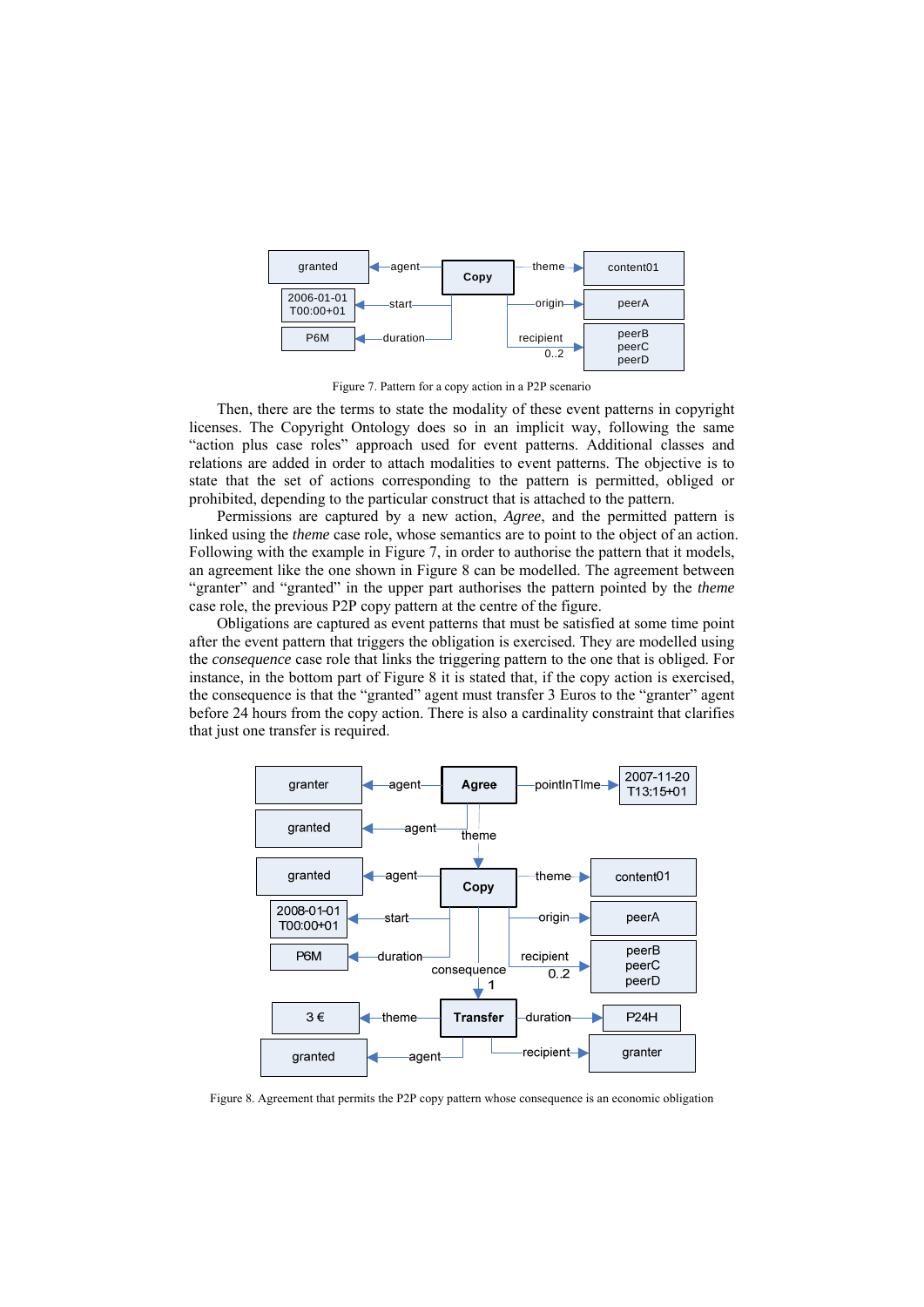Prohibitions are captured by another action, *Disagree*. Like for the *Agree* action, the *theme* case role is used to link it to the object of the action, in this case to the pattern that is prohibited. For instance, in the previous scenario, the contract might also state that it is forbidden that the "granted" agent changes "content01" using a *Disagree* pattern with the corresponding *Transform* action pattern as its *theme*.

Finally, conditions are patterns that must be satisfied in order to activate the evaluation of another event pattern, thus acting as a precondition. The *condition* case role is used to model them. It is applied to the pattern that is conditioned and it links to the pattern that establishes the condition. The approach is similar to the obligation case captured by the *consequence* case role but, in this case, the *condition* case role establishes an a priori condition.

For instance, in the P2P scenario the *Copy* pattern might by conditioned by a *Transfer* one that requires that the "granted" agent makes a 1 Euro prepayment to the "granter" agent before the former can exercise the permitted P2P *Copy* action.

This completes the static part of the Copyright Ontology. For a full account of the ontology conceptualisation and additional entities reused from other ontologies in order to make it possible to model related aspects like the kinds of involved parties or mereological relations, please refer to [26].

#### **4. Modelling Value Chains Dynamics**

The previous ontology concepts and relations model the static part of value chains, being the more complex constructs the events that capture the static ''pictures" that shape, step by step, value chains. Therefore, it is necessary to incorporate rules and reasoning mechanisms that make possible to capture the domain dynamics that make value chains move.

In order to do that, we have followed a hybrid approach that combines ontology reasoning mechanisms and rules [17]. First, there are the ontology reasoning mechanisms based on Description Logics that implement license checking and authorise the uses granted by licenses, which are detailed in Section 4.1. For complex policies and for modelling the rest of the dynamic aspects, rules are applied as detailed in Section 4.2.

#### *4.1.* **Ontology-based License Checking**

The previous conceptualisation is just an abstraction of the copyright domain. An implementation is required if we want to use it to build a computerised copyright management system. The ontology has been implemented using the Description Logic (DL) variant of the Web Ontology Language (OWL-DL), which is constrained in order to be managed by DL reasoners.

The implementation approach, similar to the KAoS one [16], it profits from DL reasoners in order to implement part of the domain dynamics. They are used to automatically check if actions on copyrighted content are authorised or not. As it has been shown, licenses are composed of *Agree* or *Disagree* actions, linked through a *theme* relation to patterns of actions that are correspondingly authorised or forbidden.

Patterns are implemented as OWL classes made up from the combination of classes for actions, e.g. *Copy* or *Access*, and a set of OWL restrictions. Each restriction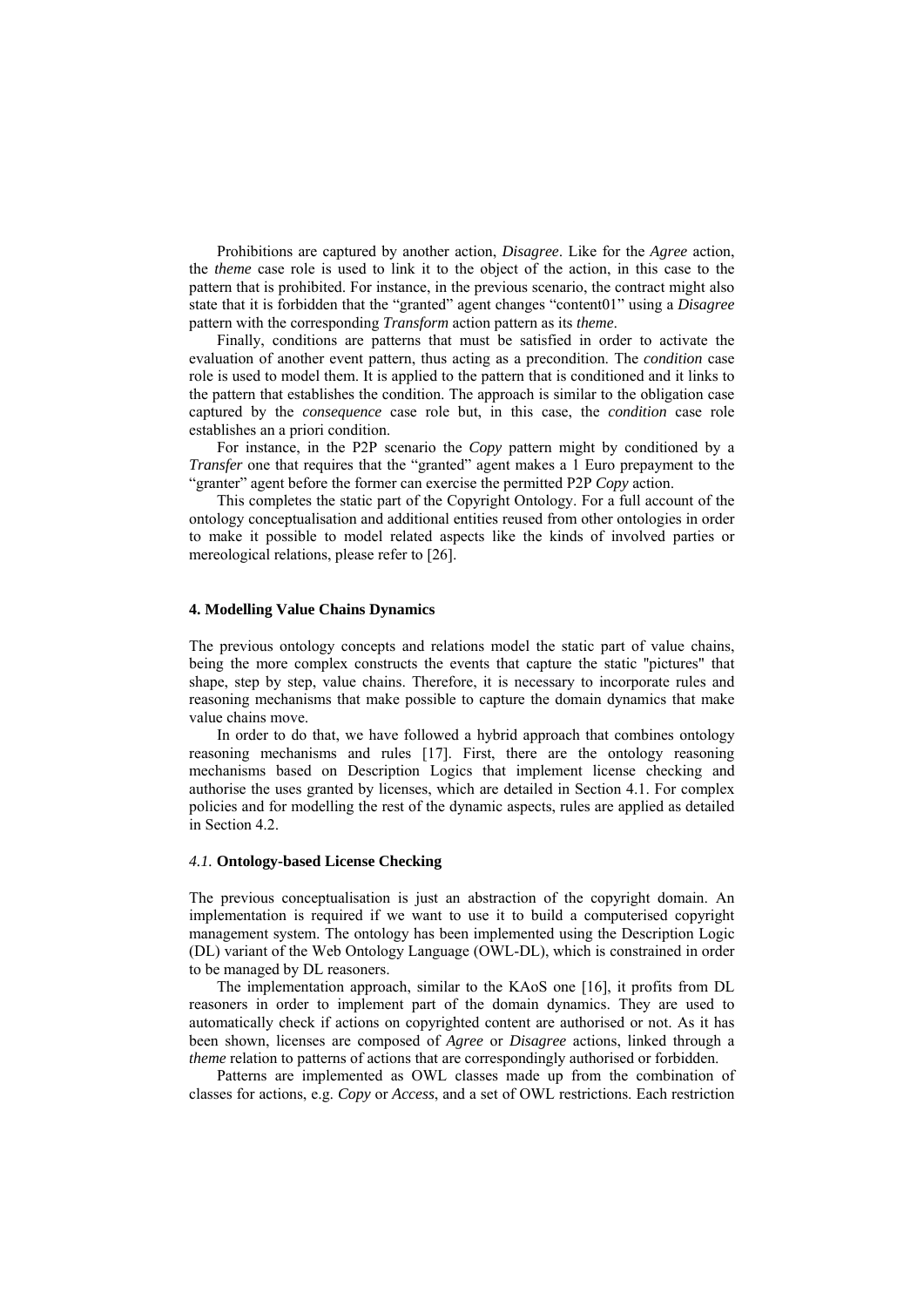defines a constraint on how members of the class, the domain, are related through the specified property to other ones, the range. The main restrictions in OWL are:

- − **allValuesFrom**: all the values for the range of the restricted property must pertain to the given class. For instance, all values of the *agent* relation must pertain to the *Publisher Subscribers* class or, for the *pointInTime* relation, pertain to the time range [2008/01/01–2008/06/30]. In order to support the later, custom datatypes reasoning is required [29].
- − **someValuesFrom**: there is at least one value that pertains to the given range class.
- has Value: the range is limited to a specific individual, not a class of them. For instance, the *theme* of a *Copy* action must be the individual "doi:10.1032/…".
- − **cardinality**: this restriction limits the number of individuals that can be connected through the restricted property. A maximum, minimum or exact cardinality can be defined. For instance, the *recipients* of an action can be limited to just two individuals.

Restrictions are combined using the intersection, union and complement logical operators in order to compose action patterns. For instance, Figure 9 shows the conceptual model for a license that combines commercial and open access terms.



Figure 9. Agreement on a copy action under commercial and open access terms

The upper part shows and *Agree* that permits two *Copy* patterns, connected through the *theme* relation. The one of the left grants "Publisher Subscribers" to copy some content identified by a DOI at any time point six months after 2007-01-01. Any attempt to exercise this action pattern is subject to a commercial condition, a compensation of 3€. On the other hand, the *Copy* pattern on the left grants anyone to *Copy* the same content, once the period of six months is surpassed, if the aim is noncommercial.

The constraints on the kinds of actions, their agents, time points, etc. are then implemented using OWL restrictions, which are combined using the logical operators in the OWL language. Figure 10 shows the pattern build up from the combination of such kind of restrictions for the example presented in Figure 9. For the set of all copy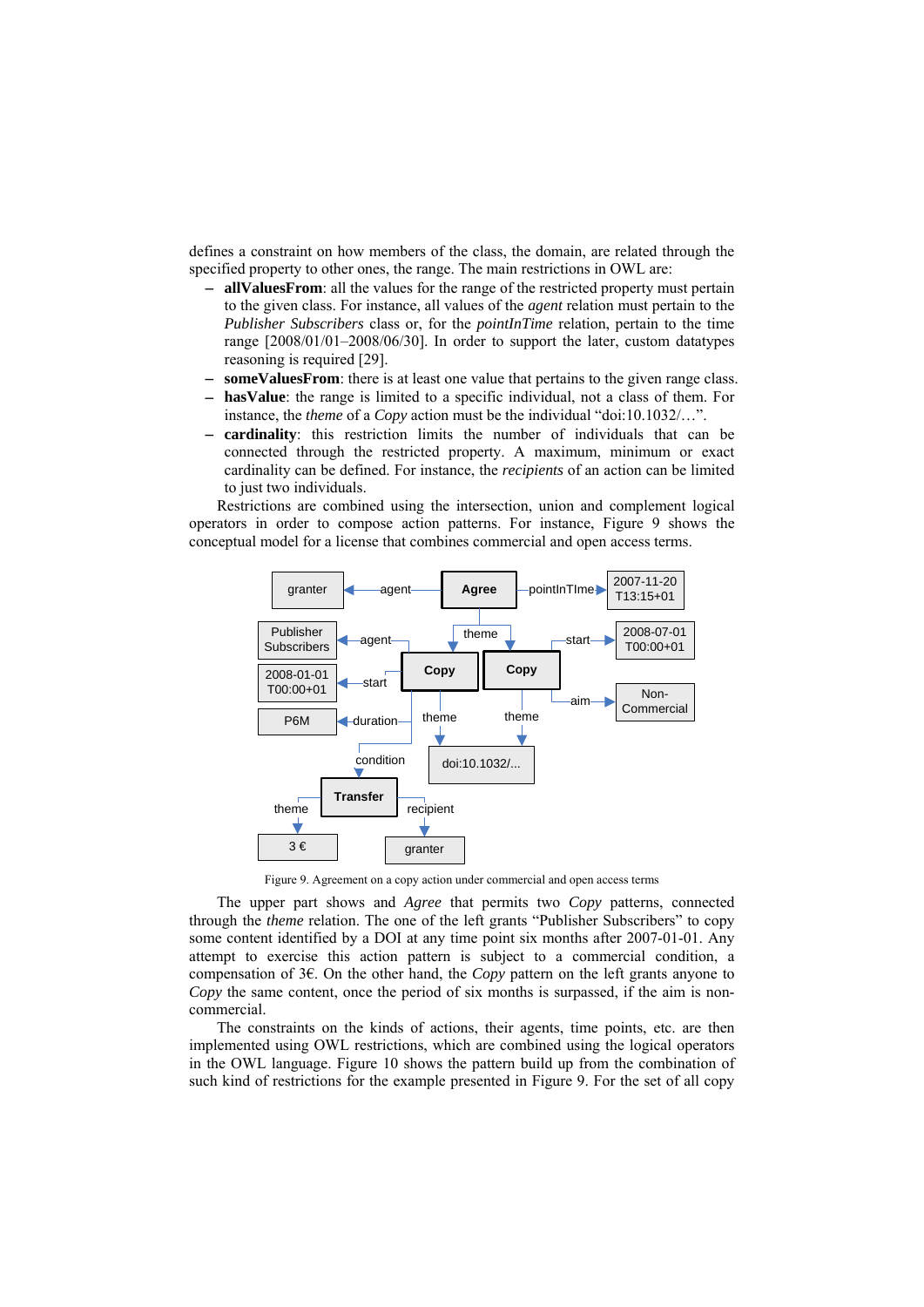actions on "doi:10.1032/…", the light grey area, two subsets are selected and their union constitutes the licensed actions pattern, the dark grey areas.



Figure 10. Building an action pattern as an intersection of restrictions

As it can be seen in Figure 8, each intersected restriction reduces the set of actions. For instance, the non-commercial pattern does not include any restriction on the agent of the action. Consequently, the licensed actions set includes any non-commercial copy action performed by anyone later than 2008-07-01. Table 3 shows the DL notation for the class definition that models the commercial copy pattern.

Table 3. OWL-DL Class for the commercial copy action pattern

| Pattern $\equiv$ Copy $\Box$                                                          |     |
|---------------------------------------------------------------------------------------|-----|
| $\forall$ point In Time $\geq$ 2008-01-01T00:00:00, $\leq$ 2008-06-30T23:59:59 $\Box$ | (2) |
| $\forall$ agent. Publisher Subscribers $\Box$ ( $\geq$ 1 agent) $\Box$                | (3) |
| $\exists$ theme. {urn:doi.10.1032/} $\Box$ ( $\leq$ 1 theme)                          | (4) |

Each intersected restriction reduces the initial set of actions, which corresponds to all the *Copy* actions. First, (1) models the time range as a restriction on the *pointingTime* case role to a custom datatype. This case role is a functional property so no additional constraints on cardinality are required. The last constraints, (2) and (3), restrict the range of *agent* to one or more instances of the "PublisherSubscribers" class and *theme* to just the instance "urn:doi.10.1032/…".

From this point, the implementation is quite straightforward. DL reasoners are specially suited for classifying individuals into classes when the later are based on necessary and sufficient conditions. They can answer if an individual, considering its relations to other individuals and attribute values, satisfies all the restrictions of a class pattern and, thus, can be classified as an instance of that class.

In the context of the Copyright Ontology implementation, this functionality is used to check if a particular action, modelled as an individual, is allowed or not by a license. This corresponds to the fact that the action individual is classified into a class pattern that is the *theme* of an *Agree*.

However, before the action is authorised, it is also necessary to check that any existing *condition* is met and that there is not any disagreement on the action. The DL reasoner is also useful for this part. It is checked if the precondition pattern is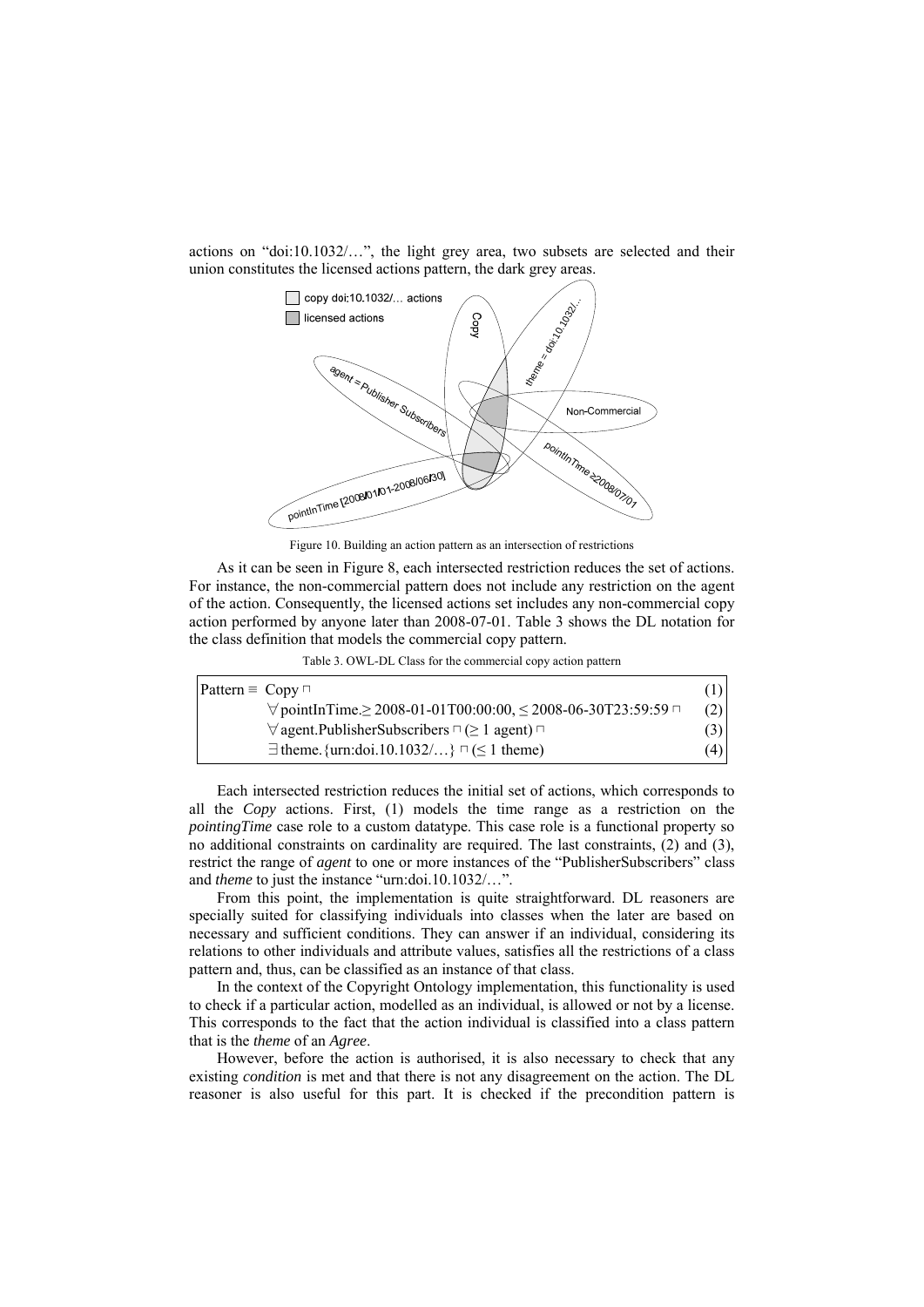instantiated, so the precondition is satisfied, and that the checked action is not classified into a class pattern that is the theme of a *Disagree*.

To sum up, it is checked that there is an agreement on the action and no disagreement, and that the precondition is satisfied. This behaviour allows modelling complex licenses, revocation and avoiding the Open World Assumption inherent to OWL-DL [28].

Despite the versatility of the DL based approach to license checking, as it has been shown in the previous lines, there is an underlying algorithm that guides what to check using the DL reasoner and how to interpret its results in the context of the permissions, prohibitions and obligations that operate on event patterns. As it is detailed in the next section, this part can be implemented using rules or programmatically for restricted scenarios.

# *4.2.* **Rule-based Modelling**

There are many dynamic aspects of content value chains modelling that cannot be captured using DL reasoning mechanism. For this part, we have applied a rule-based approach. This part has not been fully implemented because it tends to be too scenario specific. In fact, for many scenarios where the Copyright Ontology has been applied, these part has been implemented using alternatives like procedural code or SPARQL queries [30] due to its limited scope and complexity.

If the scenario just considers a part of the value chain, especially if it is the part nearer to consumers, the license checking dynamics captured by the OWL-DL implementation reduce the remaining behaviours to be implemented to the interpretation of the modal part that guides DL reasoning. This has make it easier and more efficient to implement them procedurally for scenarios like a copyright-aware streaming server or P2P controlled metadata diffusion [31]. In these cases, the range of actions involved is mainly reduced to *Access* or *Copy* and the dynamic part to licenses checking. Moreover, it is also possible to use SPARQL queries in order to implement patterns requiring variables and closed world assumptions [32].

However, for more complex scenarios set of rules have been developed. The first case is to model the creative process, how authors acquire rights just as a result of manifesting a new work or by deriving one from an existing work. For instance, Table 4 presents the conceptualisation of the rule that, given a manifest event when the creator materialises a work, assigns the moral and economic rights on that creation to the creator. There are also rules for other creative processes but they have just been conceptualised [26], there is not any implementation based on Web rule languages yet.

Table 4. The Manifest Rule that assigns rights to creators

| $(\forall v$ :Manifest)                                                                                        |
|----------------------------------------------------------------------------------------------------------------|
| $((\exists mr:NormalRights)(\exists er:EconomicRights))$                                                       |
| $((\forall p:Person)(\forall m':Mainfestation)(\forall w:Work)(\forall m:Mainfestation)(\forall t:Time)$       |
| $\pi$ = isManifestationOf(m',w) $\wedge$ agent(v,p) $\wedge$ theme(v,w) $\wedge$ result(v,m) $\wedge$          |
| pointlnTime(v,t) $\wedge$ location(v,l)                                                                        |
|                                                                                                                |
| $a$ gent(mr,p) $\wedge$ agent(er,p) $\wedge$ essence(mr,w) $\wedge$ essence(er,m) $\wedge$                     |
| start(mr,t) $\land$ start(er,t) $\land$ location(mr,l) $\land$ location(er,l) $\land$ isManifestationOf(m,w))) |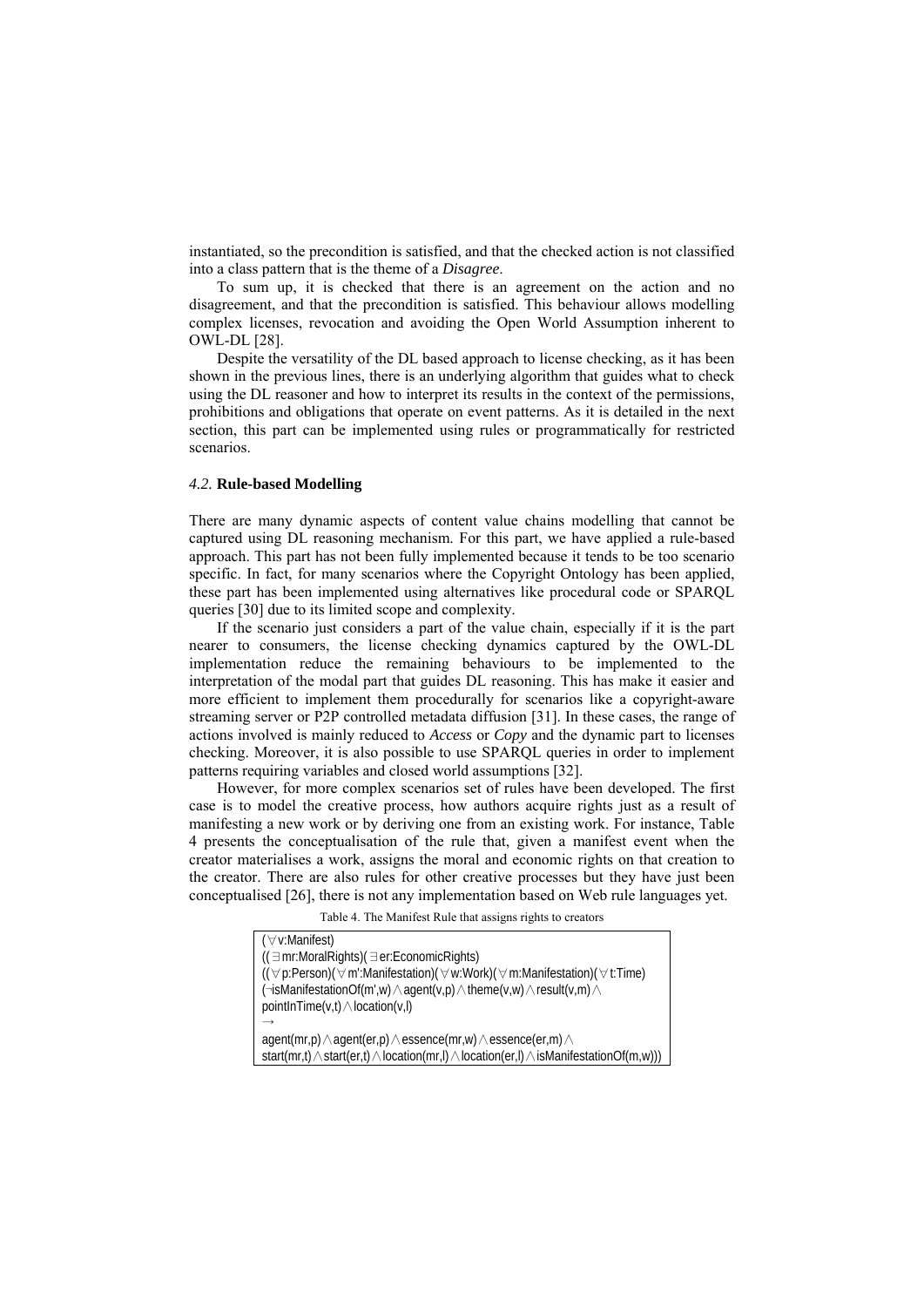A complete set of rules have been developed and implemented as an extension $8$  to the Copyright Ontology for a pair of scenarios related with user rights. These scenarios are private copy and quote [33]. The following section provides details about how private copy has been implemented using rules. This is a particularly important scenario to take into account as private copy justifies an important revenue channel for authors through the levies collected by collective societies. Many DRM systems block this user right and, consequently, this part of the value chain.

#### *4.2.1. Private Copy*

Private copies are all copy actions performed by any person on any content instance that have as a result a replica instance whose aim is private consumption. The corresponding conceptualisation in Copyright Ontology terms is shown in the upper part of Figure 11. The *private* term is modelled as the value of the *aim* case role.

In order to detail the private consumption part, there is also an agreement on any use of the resulting instance by any agent directly related to the person that produced the private copy, which is shown in the bottom part of Figure 11. Any other uses by persons not directly related are not allowed if they are not explicitly granted.



Figure 11. Model for the "Private Copy Right"

Two things must be highlighted about the second agreement. First, the *isDirectlyRelatedTo* relation is used as a way to model direct relations among people and tries to capture the private essence, e.g. family, friends, etc. Second, the variables

 <sup>8</sup> Private Copy Ontology, http://rhizomik.net/ontologies/2007/10/privatecopy.owl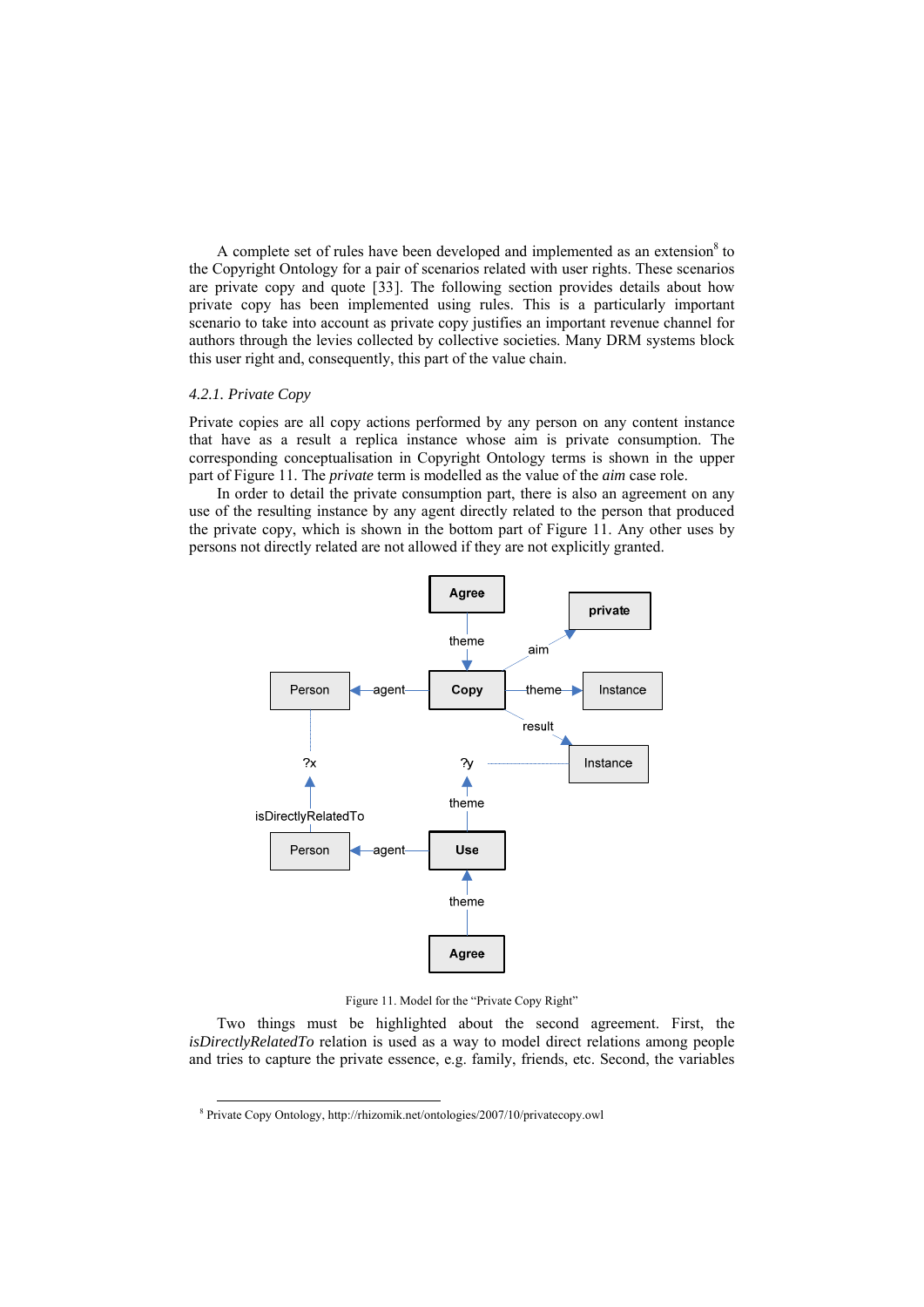" $'$ "x" and " $'$ "y" are used in order to state that the relation must hold to the same person that performed the copy and to the same resulting instance.

Named variables are not available in OWL-DL but they are captured by Semantic Web rules. In this case, a rule is in charge of generating the *Use* pattern and the second agreement using the *Copy* pattern as input. Whenever an action is classified as an instance of the *Copy* pattern, the rule is triggered and it asserts the agreement with the *Use* pattern class for the concrete person and instance.

A first implementation of the rule conceptualised in Figure 11 has been implemented in Jena using a Jena rule<sup>9</sup>. It is based on a *Copy* pattern that, when it is matched, triggers the rule that asserts the *Use* pattern that authorises the use of the private copy to people directly related to the private copy creator. Consequently, from this moment, any use that is classified into the class corresponding to the pattern will be granted.

To conclude, it is important to note that the ontology focuses on modelling the private copy scenario, not on enforcing it. Existing enforcement frameworks, like those based on MPEG-21 might be used to this end. For instance, it has been already proposed to use the copyright ontology [34] as one of the components of the Chillout platform, an open source implementation of an interoperable DRM platform<sup>10</sup>. The copyright ontology and the reasoning capabilities based on it might be integrated in the License Provider Device, a central component of the Chillout architecture responsible for managing licenses and requests from end-user devices.

Moreover, the ontology might be also used to support rights management systems based on accountability instead of on enforcement, e.g. those based on watermarking measures [35].

From the point of view of the ontology, the previous actions are just annotated and they are legal as long as there is not any counter evidence. For instance, it could be discovered that the person using the copy is in fact not directly related to the private copy maker. Consequently, the DL reasoner would detect an inconsistency because the class of persons directly related to another one is disjoint with the class of persons that are not directly related to this same person.

On the other hand, if DRM enforcement is in place, the private use part of the model, and more specifically the *isDirectlyRelatedTo* relation, can be enforced, for instance using some sort of device domains and encryption measures as the ones specified in the context of mobile devices by  $OMA<sup>11</sup>$ .

#### **5. Conclusions and Future Work**

The Copyright Ontology is an ontology based on the copyright legal framework that is capable of modelling complex value chains as compared to traditional DRM languages, open initiatives like Creative Commons or other existing digital rights ontologies.

First of all, it provides a complete creation model that takes into account the different forms that creations can take along the content value chain. Second, there is the rights model that captures concepts from the underlying legal framework and gives

 $\frac{1}{9}$  I<sub>or</sub> <sup>9</sup> Jena Inference Support, http://jena.sourceforge.net/inference  $10$  Chillout, http://chillout.dmpf.org

<sup>&</sup>lt;sup>11</sup> DRM Architecture. Open Mobile Alliance, Approved Version 2.0, 2006. http://www.openmobilealliance.org/release\_program/drm\_v2\_0.html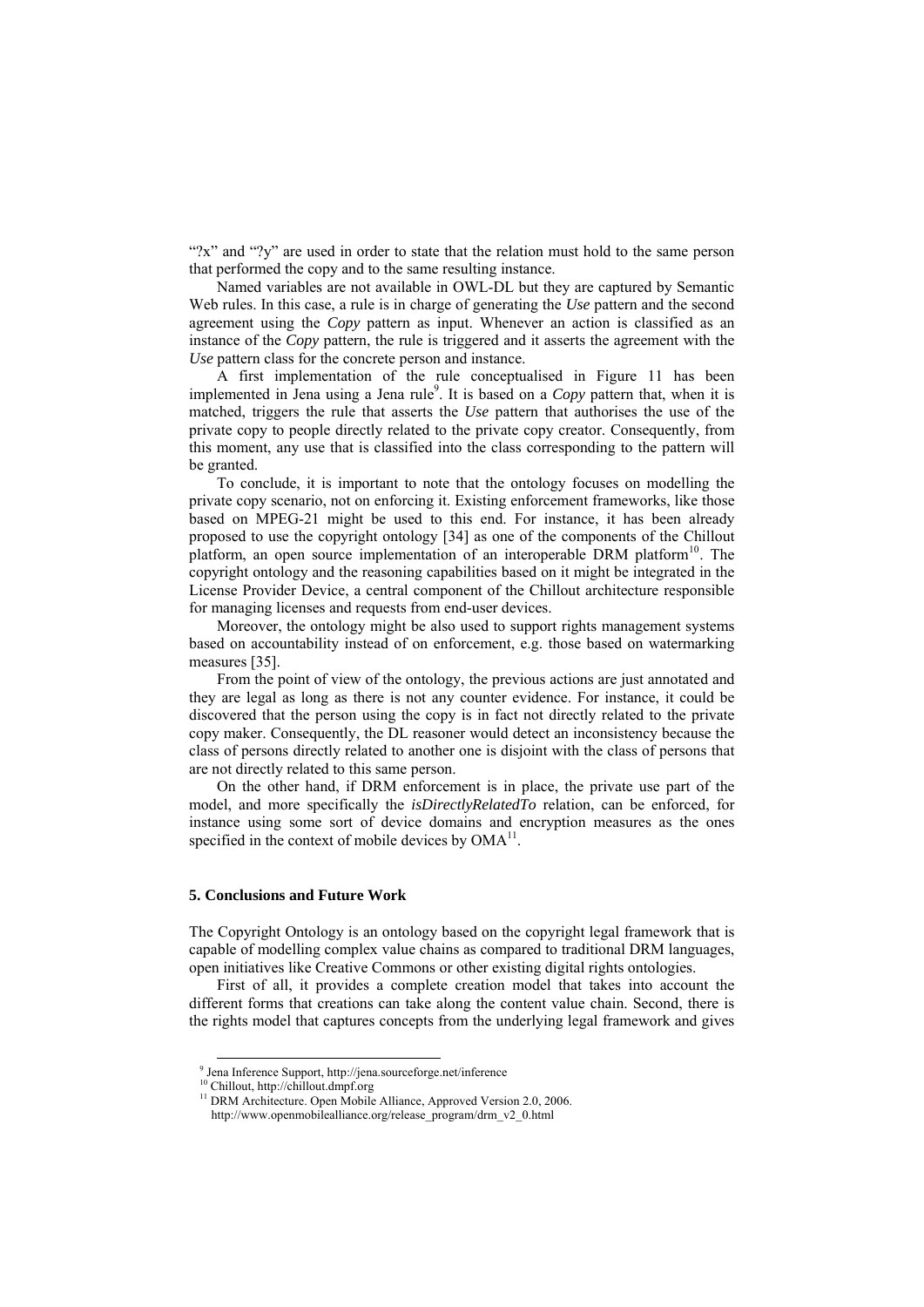shape to the third component, the action model. The latter includes the concrete actions governed by copyright that can be performed by value chain participants, which makes it easier copy copyright managers to write and understand licenses based on these building blocks.

Moreover, there are special actions and case roles that allow modelling copyright licenses by relating actions to their participants and to modal operators for permissions, prohibitions and obligations.

All the previous concepts and relations constitute the static part of content value chains model. In order to capture the dynamic part, a hybrid approach combining ontology-based and rule-based mechanisms has been used. The Copyright Ontology has been implemented using OWL-DL in such a way that DL reasoners can be used in order to perform license checking and authorise uses granted by licenses.

However, for complex aspects of value chains, rules have been used. Currently, there is not a complete implementation of the dynamic part of value chains using rule languages. Most of the scenarios where the Copyright Ontology has been applied have limited scope and it has been possible to implement them using a programmatic approach. However, the creative process by which rights are assigned to creators has been conceptualised using rules due to its complexity.

The scenarios that have been completely implemented using rules are related to user rights, concretely private copy and quote. A part from the importance of private copy in content value chains, the complexity of these scenarios, usually ignored by DRM systems and other digital rights ontologies, serve as a showcase of the possibilities of the Copyright Ontology when combined with rule languages.

The future work concentrates now on completing the rule-based model for the dynamic aspects. The main objective is to implement the aspects of license checking not covered by the ontology-based approach, which are currently implemented procedurally or using SPARQL queries. A rule-based implementation of this part will make the whole system more flexible and easier to apply to new scenarios.

Finally, we would like to take profit from the natural language processing roots of the action model to facilitate formalizing licenses from their natural language expression, an easier way to express licenses for digital rights managers.

## **Appendix A. Analysis of MPEG-21 Media Value Chain Ontology Requirements**

The Copyright Ontology constitutes a choice as the ontology for media value chains modelling in the context of ISO/IEC MPEG-21 Media Value Chain Ontology standardisation process. We have been participating in the requirements gathering phase and, below, there is a list of the preliminary requirements [10] and a short description about how the Copyright Ontology satisfies them:

- **Common core semantics**: the ontology shall define a core set of terms common to any copyright management system. The Copyright Ontology does so taking into account the underlying copyright legal framework that shapes the corresponding content value chains.
- **Consistency**: as a formal model, consistency can be checked by logic reasoning means and guaranteed.
- **Concurrence between Machine and Human Readable Semantics**: the ontology is accompanied by a human readable documentation. Moreover, we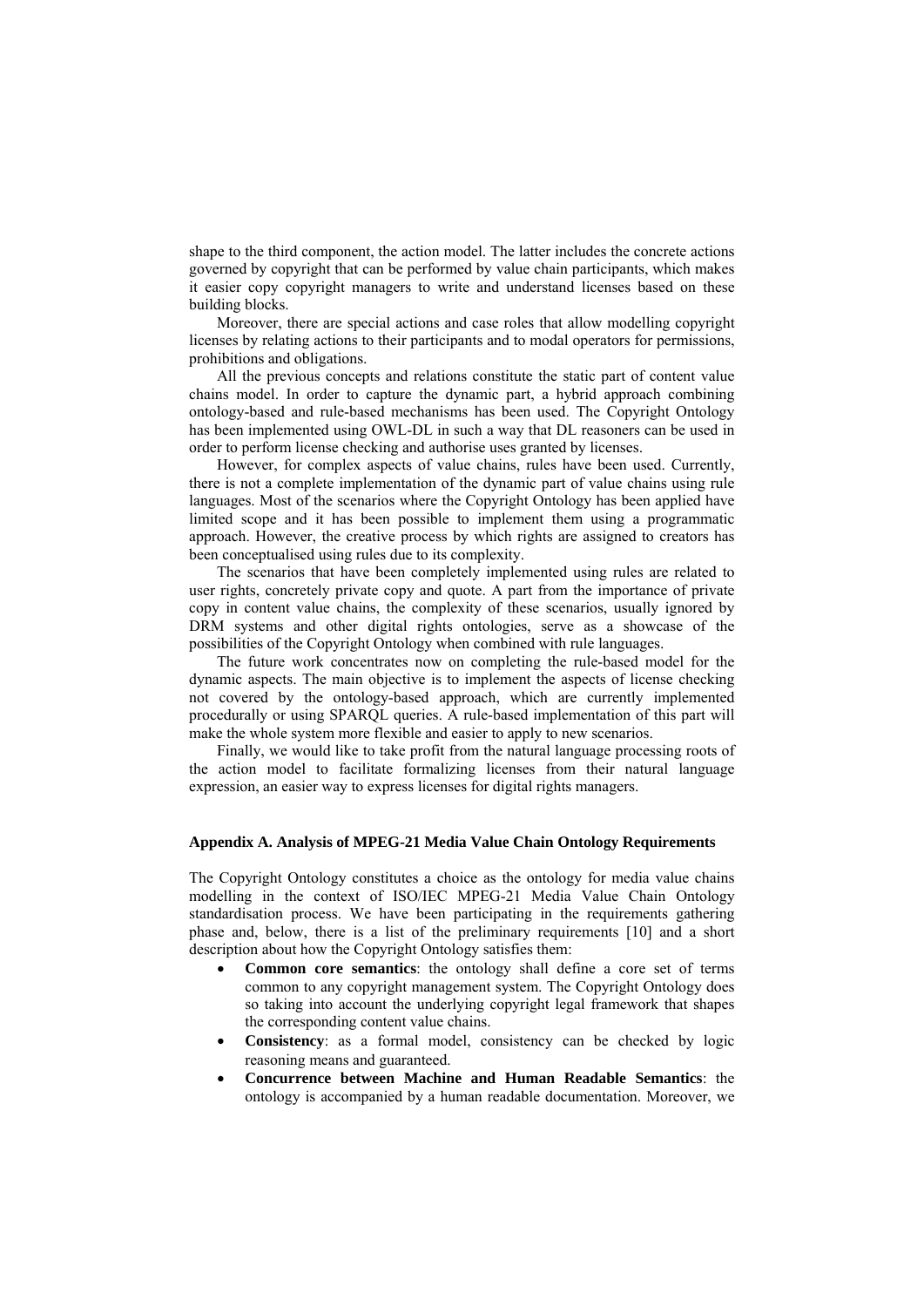are currently exploring ways to render Copyright Ontology expressions using Controlled Natural Languages [36].

- **Machine readable**: the ontology is implemented using Semantic Web tools that make it machine readable.
- **Core extensions**: the ontology is easily extendable using Web Ontology Language constructs. For instance, there is an extension for private copy.
- **Scope of value chain participants**: the whole value chain and all the potential participants should be considered. The copyright ontology provides a detailed creation model and set of actions, governed by copyright, that allow modelling complex value chains. The participants are linked through a set of generic case roles that facilitate extensibility.
- **Core model and relations**: the ontology contributes a core model based on the creation, rights and action models. This core model is enriched with dynamic aspects captured by ontology-based and rule-based mechanisms.
- **Compatibility with existing IP representation**: existing intellectual property identifiers (e.g. ISWC, ISRC, etc.) can be reused in Copyright Ontology expressions as URIs.
- **Authorisation, attribution and licensing**: licenses or uses modelled using the Copyright Ontology can be used for license checking, use authorisation and audit. The enforcement mechanisms are provided by other parts of the MPEG-21 framework.
- **Common digital and non digital governance**: the ontology is based on the underlying legal framework that includes both digital and non digital content.
- **Copyright exceptions**: the ontology gives support to copyright exceptions like private copy or quote.
- **REL integration and support**: The MPEG-21 Rights Expression Language can be integrated with the ontology through the REL Ontology<sup>12</sup> [21].
- **Unfettered access**: the ontology is public and licensed under non-commercial, attribution required and share alike terms in order to make access to the ontology as easy and inexpensive as possible.
- **Extension of MPEG-21 standards**: the ontology complements MPEG-21 standards is it just deals with content value chains modelling and can reuse many MPEG-21 parts for its operation, for instance enforcement or event reporting mechanisms.
- **Social tagging**: user generated metadata can be associated with any concept or relation of the Creation Ontology, or with any expression based on it. The use of Semantic Web representation means make it possible to profit from URIs in order to do so.

# **References**

- [1] Lessig, L.: "The Future of Ideas: The Fate of the Commons in a Connected World"; Vintage (2002)
- [2] Becker, E., Buhse, W., Günnewig, D., Rump, N. (eds.): Digital Rights Management: Technological, Economic, Legal and Political Aspects. Springer, 2003.

 <sup>12</sup> Semantic DRM System, http://rhizomik.net/semdrms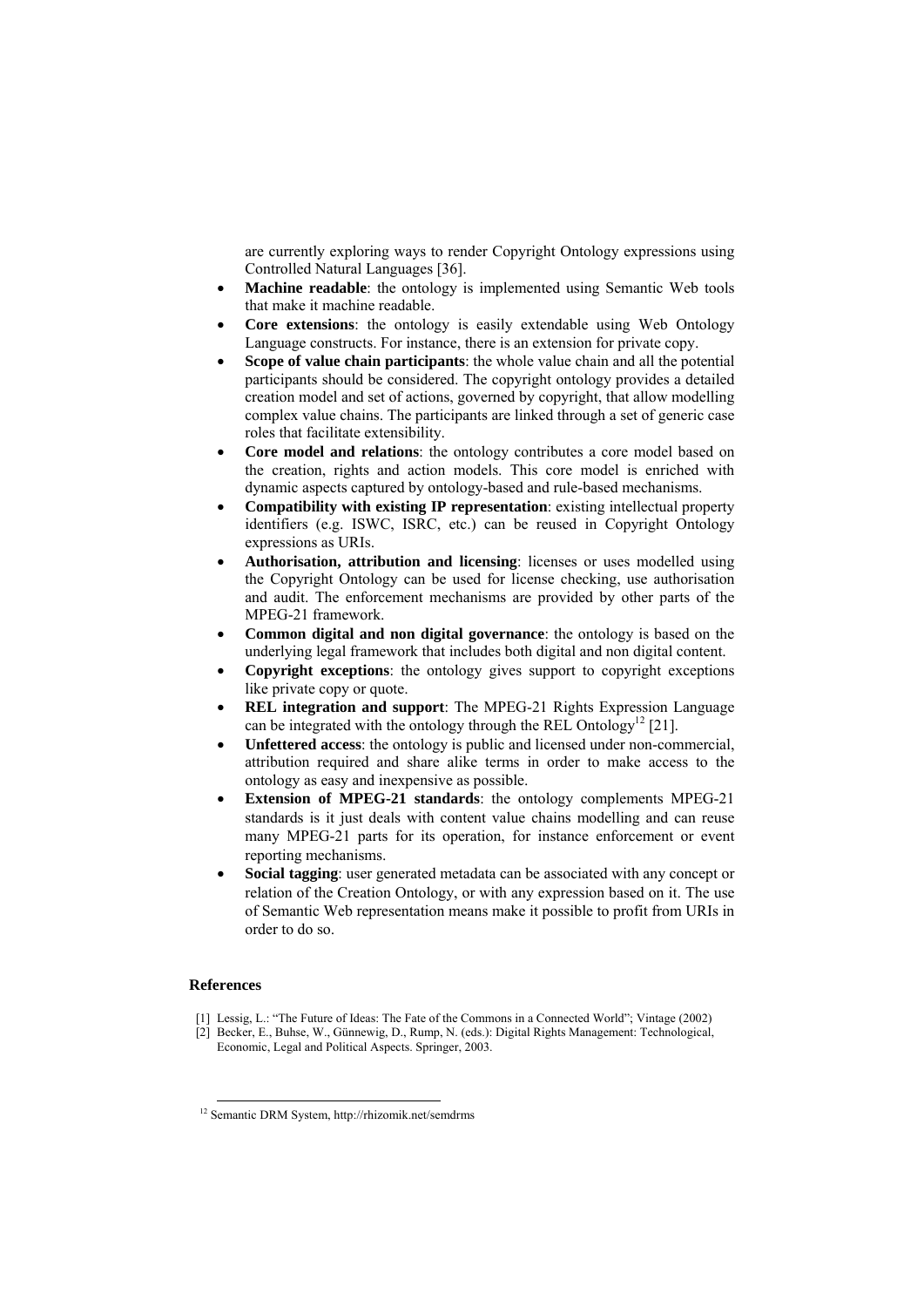[3] Chiariglione, L.: "Ad hoc groups established at the 83rd MPEG meeting, AHG on Requirements for Media Value Chain Ontology". Mandate 9657.

http://www.chiariglione.org/mpeg/meetings/antalya08/antalya\_ahg.htm

- [4] de Walle, R.V., Burnett, I.: "The MPEG-21 Book"; John Wiley & Sons, UK, 2005.
- [5] Rosenblatt, B.: "2005 Year in Review: DRM Standards"; DRM Watch, January 2, 2006 http://www.drmwatch.com/standards/article.php/3574511
- [6] Wang, X., DeMartini, T., Wragg, B., Paramasivam, M., Barlas, C.: "The MPEG-21 rights expression language and rights data dictionary"; IEEE Transactions on Multimedia, 7, 3 (2005), 408-417.
- [7] García, R., Delgado, J.: "An Ontological Approach for the Management of Rights Data Dictionaries"; In Moens, M., Spyns, P. (ed.): "Legal Knowledge and Information Systems"; IOS Press, Frontiers in Artificial Intelligence and Applications, 134, 2005, pp. 137-146.
- [8] Iannella, R.: "Open Digital Rights Language (ODRL), Version 1.1". World Wide Web Consortium Note, 2002. http://www.w3.org/TR/odrl
- [9] Doctorow, C.: "Critique of NAVSHP (FP6) DRM Requirements Report"; Electronic Frontier Foundation (2005) http://www.eff.org/IP/DRM/NAVSHP
- [10] "Requirements for a Media Value Chain Ontology". ISO/IEC JTC 1/SC 29/WG 11, Approved Public Document N9658. January 2008, Antalya, Turkey.
- http://www.chiariglione.org/mpeg/working\_documents/explorations/mvco/MVCO-Reqs.zip [11] Qu, Y., Zhang, X, Li, H.: "OREL: an ontology-based rights expression language". In Proceedings of the 13th international World Wide Web Conference. New York: ACM Press, 2004, pp. 324-325.
- [12] Rodríguez, V., Gauvin, M., Delgado, J.: "An Ontology for the Expression of Intellectual Property Entities and Relations". In M. I. Yagüe & E. Fernández-Medina (eds.) Security in Information Systems, Proceedings of the 5th International Workshop on Security in Information Systems, WOSIS 2007. Madeira, PT: INSTICC Press, 2007, pp. 196-203.
- [13] Pease, A., Rust, G.: "Formal Ontology for Media Rights Transactions". In R. García (ed.) "Semantic Web for Business: Cases and Applications". IGI Global, in press, 2008.
- [14] Milanovic, M., Kaviani, N., Gasevic, D., Giurca, A., Wagner, G., Devedzic, V., Hatala, M.: "Business Process Integration by Using General Rule Markup Language". In Proceedings of the 11th IEEE Enterprise Distributed Object Computing Conference, EDOC'07. IEEE Computer Society, 2007, pp. 353-364.
- [15] Kaviani, N., Gasevic, D., Hatala, M., Wagner, G.: "Web Rule Languages to Carry Policies". In Proceedings of the 8th IEEE Workshop on Policies for Distributed Systems and Networks. IEEE Computer Society, 2007, pp. 188-192.
- [16] Uszok, A., et al.: "KAoS policy management for semantic web services"; IEEE Intelligent Systems, 19, 4 (2004), 32-41.
- [17] Toninelli, A., Bradshaw, J., Kagal, L., Montanari, R.: "Rule-based and Ontology-based Policies: Toward a Hybrid Approach to Control Agents in Pervasive Environments". In Proceedings of the Semantic Web and Policy Workshop, 2005.
- [18] Gailly, F., Poels, G.: "Towards an Operational REA business ontology". In R. García (ed.) "Semantic Web for Business: Cases and Applications". IGI Global, in press, 2008
- [19] Guizzardi, G., Wagner, G.: "Some applications of a unified foundational ontology in business modelling". In P. Green and M. Rosemann (eds.) Business Systems Analysis with Ontologies. Idea Group Publishing, Hershey, 2005, pp. 345-367.
- [20] McGuinness, D.L., van Harmelen, F.: "OWL Web Ontology Language Overview"; W3C Recommendation 10 February 2004. http://www.w3.org/TR/owl-features
- [21] García, R., Gil, R., Delgado, J.: "A web ontologies framework for digital rights management"; Journal of Artificial Intelligence and Law, 15, 2 (2007), 137-154.
- [22] Niles, I., Pease, A.: "Towards a Standard Upper Ontology"; In Welty, C.; Smith, B. (eds.) Proceedings of the 2nd International Conference on Formal Ontology in Information Systems (FOIS). ACM Press, New York, 2001, pp. 2-9.
- [23] Hoekstra, R., Breuker, J., Bello, M. D., Boer, A.: "The LKIF Core Ontology of Basic Legal Concepts"; In P. Casanovas, M. A. Biasiotti, E. Francesconi, M. T. Sagri,(eds.) Proceedings of the Workshop on Legal Ontologies and Artificial Intelligence Techniques, LOAIT'07, 2007
- [24] Graber, C. B., Govoni, C., Girsberge, M., Nenova, M. (eds.): "Digital Rights Management: The End of Collecting Societies? Huntington, NY: Juris Publishing, 2005.
- [25] Sowa, J.F.: "Knowledge Representation. Logical, philosophical and computational foundations"; Brooks Cole Publishing Co., 2000.
- [26] García, R.: "A Semantic Web Approach to Digital Rights Management". PhD Thesis, Universitat Pompeu Fabra, Barcelona, Spain, 2005. http://rhizomik.net/~roberto/thesis
- [27] Lee, R.M.: "A Logic Model for Electronic Contracting"; Decision support systems, 4 (1988), 27-44.